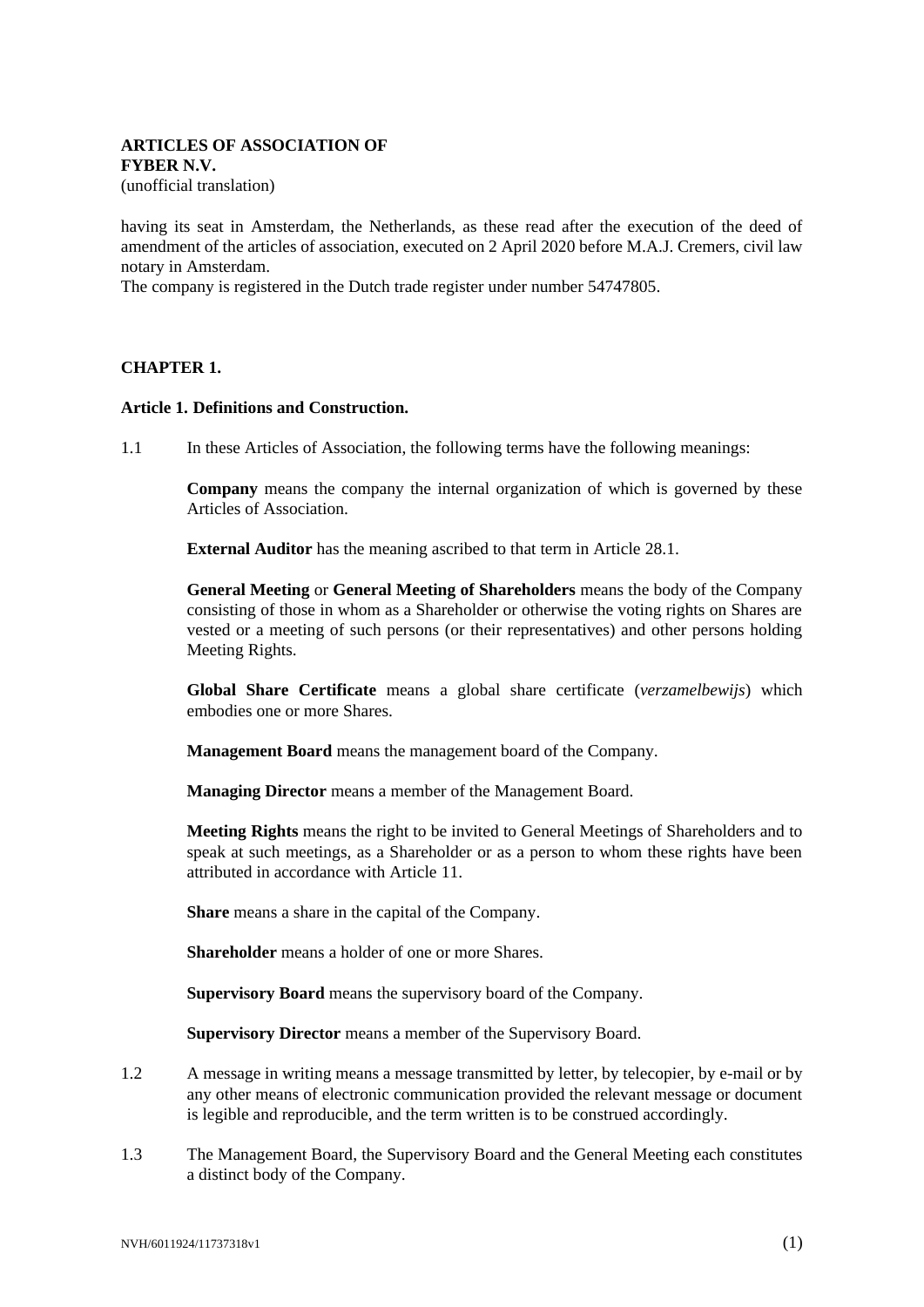- 1.4 References to Articles refer to articles which are part of these Articles of Association, except where expressly indicated otherwise.
- 1.5 Unless the context otherwise requires, words and expressions contained and not otherwise defined in these Articles of Association bear the same meaning as in the Dutch Civil Code. References in these Articles of Association to the law are references to provisions of Dutch law as it reads from time to time.

### **CHAPTER 2. NAME, OFFICIAL SEAT AND OBJECTS.**

#### **Article 2. Name and Official Seat.**

- 2.1 The Company's name is: Fyber N.V.
- 2.2 The official seat of the Company is in Amsterdam, the Netherlands.

### **Article 3. Objects.**

The objects of the Company are:

- (a) to incorporate, to participate in any way whatsoever in, to manage, to supervise businesses and companies;
- (b) to publish and develop mobile applications;
- (c) to publish online games;
- (d) to provide digital content and related services and advice to mobile network operators;
- (e) to develop and provide educational soft- and hardware and to manage and market a portfolio of digital edutainment content;
- (f) to develop and exploit a mobile advertising platform that provides supporting services to developers of mobile and digital applications;
- (g) to render advice and commercial services for businesses and companies with which it forms a group;
- (h) to acquire, manage, market and sell businesses and asset values in the mobile applications and online games industry, on its own name and account, not for third parties;
- (i) to borrow and to raise funds, including the issue of bonds, promissory notes or other securities or evidence of indebtedness as well as to enter into agreements in connection with aforementioned activities provided that such activities do not implicate that the Company performs financial or otherwise regulated services or activities or otherwise is considered as regulated by the supervisory authorities of the country where the Company performs such activities; and
- (j) to perform other activities in so far as they are closely connected with the abovementioned activities.

### **CHAPTER 3. SHARES AND SHARE CAPITAL.**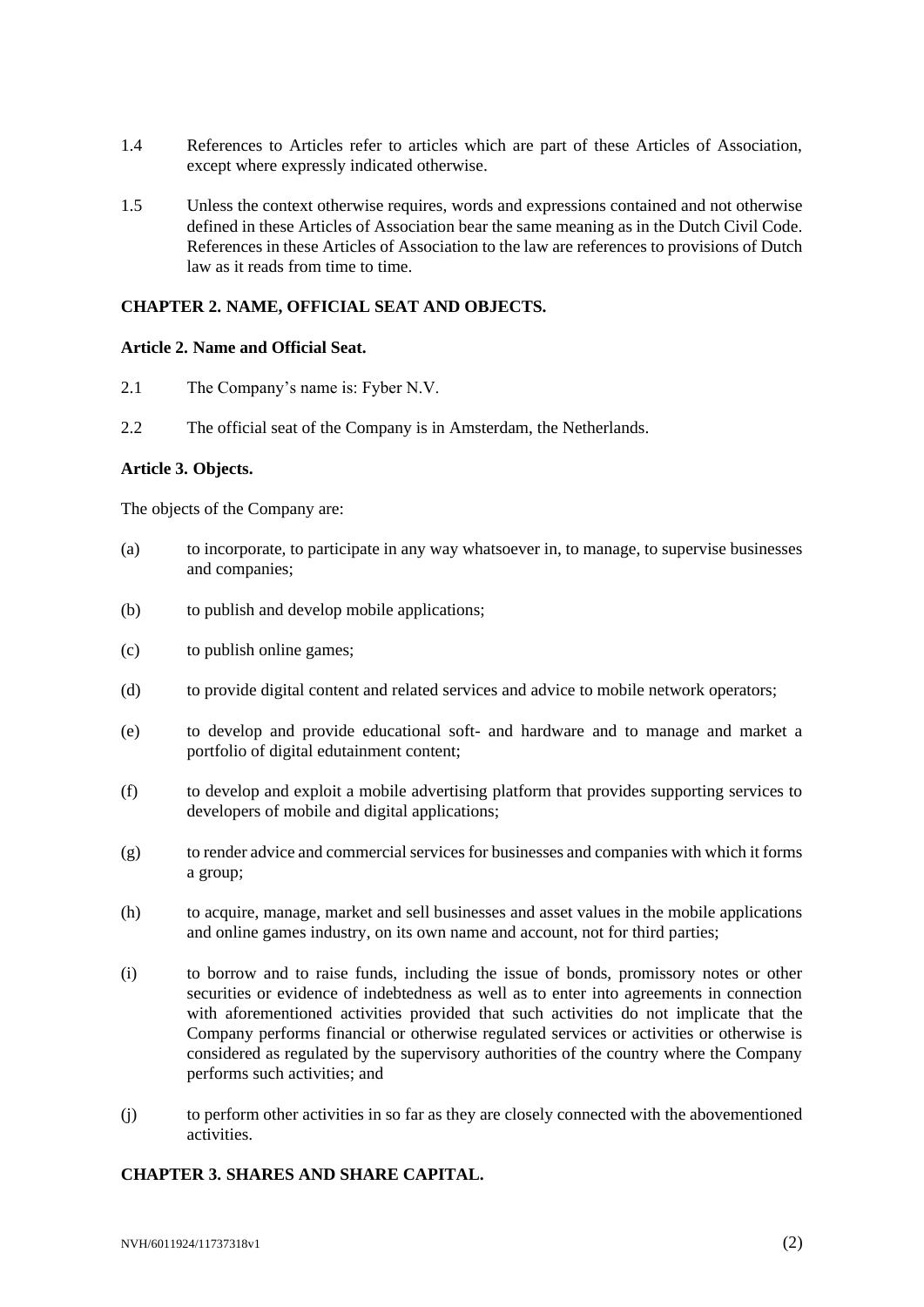### **Article 4. Authorised Capital and Shares.**

- 4.1 The authorised capital of the Company amounts to one hundred and twenty million euros (EUR 120,000,000).
- 4.2 The authorised capital is divided into one billion two hundred million (1,200,000,000) Shares, having a nominal value of ten euro cents (EUR 0.10) each.

#### **Article 5. Bearer Shares; Global Share Certificate**

- 5.1 As from the amendment of the Articles of Association executed on the twentieth of April two thousand and twenty all Shares in the capital of the Company read to bearer.
- 5.2 All Shares are embodied in a Global Share Certificate (*verzamelbewijs*). The Global Share Certificate shall be given into the custody of a central securities depositary (*centrale effectenbewaarinstelling*) and intermediary (*intermediair*) to be designated by the Management Board. This party shall keep the Global Share Certificate for and on behalf of the title holders in a collective deposit and is irrevocably entrusted with the administration of the Global Share Certificate. This party will be irrevocably authorised to do anything necessary for that purpose on behalf of the title holders in a collective deposit. For the application of these Articles of Association the title holder in a collective deposit as referred to in this article 5.2 shall be considered to be a Shareholder.

#### <span id="page-2-1"></span>**Article 6. Resolution to Issue; Conditions of Issuance.**

- <span id="page-2-2"></span>6.1 Shares may be issued pursuant to a resolution of the General Meeting. This competence concerns all non-issued Shares of the Company's authorised capital, except insofar as the competence to issue Shares is vested in another body of the Company in accordance with Article [6.2](#page-2-0) hereof.
- <span id="page-2-0"></span>6.2 Shares may be issued pursuant to a resolution of another body of the Company, if and insofar as such body is designated competent to do so by the General Meeting. Such designation can be made each time for a maximum period of five years and can be extended each time for a maximum period of five years. A designation must determine the aggregate nominal value up to which Shares may be issued pursuant to a resolution of the other body. A resolution of the General Meeting to designate another body of the Company as competent to issue Shares can only be withdrawn at the proposal of the Management Board which has been approved by the Supervisory Board, unless provided otherwise in the resolution to make the designation.
- <span id="page-2-5"></span>6.3 A resolution of the General Meeting to issue Shares or to designate another body of the Company as competent to do so can only be adopted at the proposal of the Management Board which has been approved by the Supervisory Board.
- <span id="page-2-3"></span>6.4 A resolution of the Management Board to issue Shares requires the approval of the Supervisory Board.
- 6.5 The foregoing provisions of this Article [6](#page-2-1) apply by analogy to the granting of rights to subscribe for Shares, but do not apply to the issuance of Shares to a person exercising a right to subscribe for Shares previously granted.
- <span id="page-2-4"></span>6.6 The body of the Company resolving to issue Shares or to grant rights to subscribe for Shares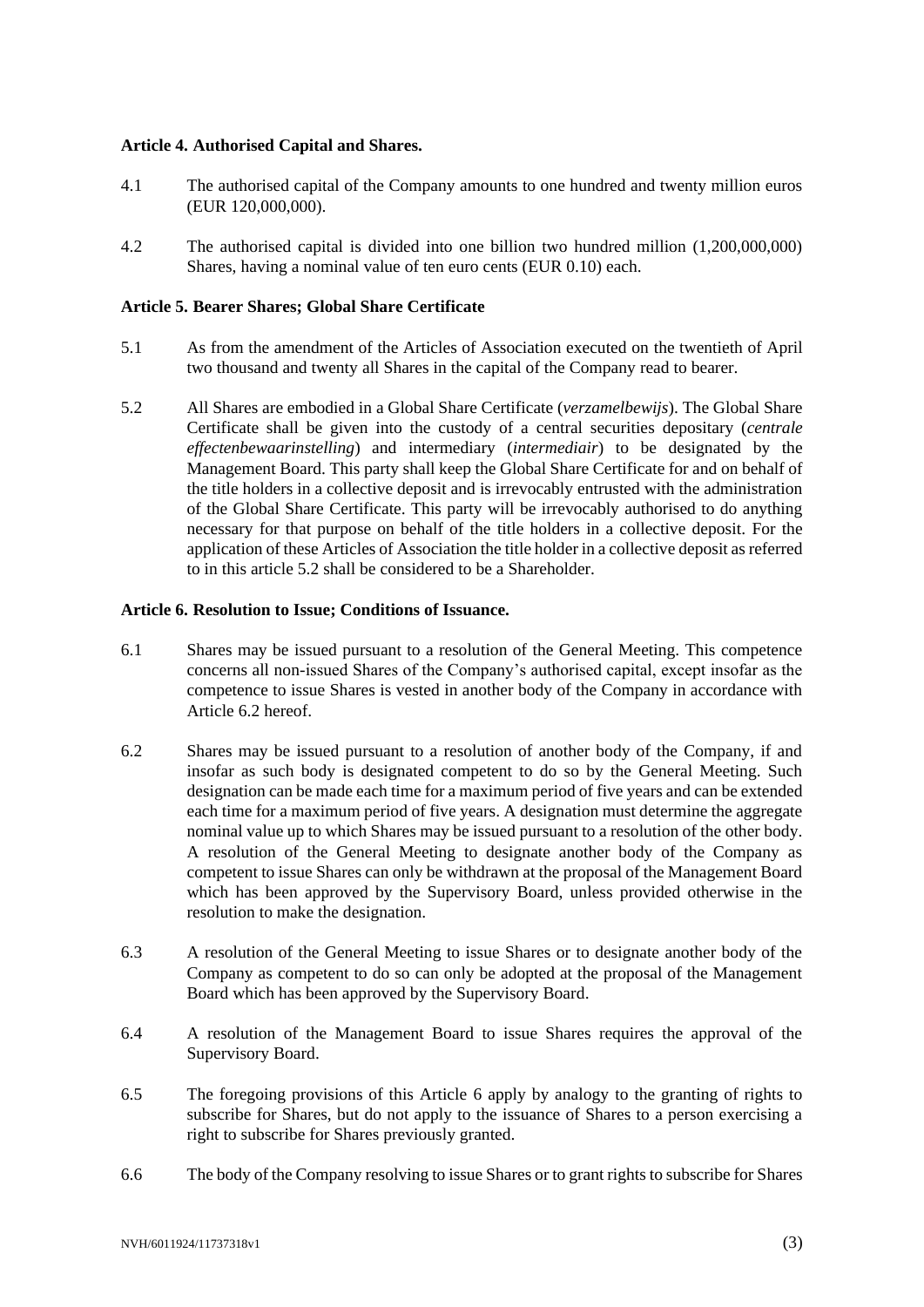must determine the issue price and the other conditions of issuance in the resolution to issue. It may also determine that the Shares concerned will, in whole or in part, be issued and paid-up at the expense of the Company's reserves. This includes any Shares that are issued to participants of the Company's equity award programs, provided that such Shares are issued on the terms of such programs and that these equity award programs have been approved by the General Meeting of Shareholders or to members of the Supervisory Board to the extent that these shares are issued as part of their remuneration.

# <span id="page-3-0"></span>**Article 7. Pre-emptive Rights.**

- 7.1 Upon the issuance of Shares, each Shareholder will have pre-emptive rights in proportion to the aggregate nominal value of his Shares. A Shareholder will not have a pre-emptive right in respect of Shares issued against a non-cash contribution. Nor will the Shareholder have a pre-emptive right in respect of Shares issued to employees of the Company or of a group company (*groepsmaatschappij*).
- 7.2 Prior to each individual issuance, the pre-emptive rights may be restricted or excluded by a resolution of the General Meeting. However, with respect to an issue of Shares pursuant to a resolution of another body of the Company, the pre-emptive rights can be restricted or excluded pursuant to a resolution of such other body if and insofar as it is designated competent to do so by the General Meeting. The provisions of Articles [6.1,](#page-2-2) [6.2](#page-2-0) and [6.4](#page-2-3) apply by analogy.
- 7.3 A resolution of the General Meeting to restrict or exclude the pre-emptive rights or to designate another body of the Company as competent to do so can only be adopted at the proposal of the Management Board which has been approved by the Supervisory Board.
- 7.4 If a proposal is made to the General Meeting to restrict or exclude the pre-emptive rights, the reason for such proposal and the choice of the intended issue price must be set forth in the proposal in writing.
- 7.5 A resolution of the General Meeting to restrict or exclude the pre-emptive rights or to designate another body of the Company as competent to do so requires a majority of not less than two-thirds of the votes cast, if less than one-half of the Company's issued capital is represented at the meeting.
- 7.6 When rights are granted to subscribe for Shares, the Shareholders will have pre-emptive rights in respect thereof; the foregoing provisions of this Article [7](#page-3-0) apply by analogy. Shareholders will have no pre-emptive rights in respect of Shares issued to a person exercising a right to subscribe for Shares previously granted.

### **Article 8. Payment on Shares.**

- 8.1 Upon issuance of a Share, the full nominal value thereof must be paid-up, as well as the difference between the two amounts if the Share is subscribed for at a higher price, without prejudice to the provisions of Section 2:80 subsection 2 of the Dutch Civil Code, all without prejudice to the provision in Article [6.6,](#page-2-4) last sentence.
- 8.2 Payment for a Share must be made in cash insofar as no payment or contribution in any other form has been agreed on.
- 8.3 The Management Board is authorised to enter into legal acts relating to non-cash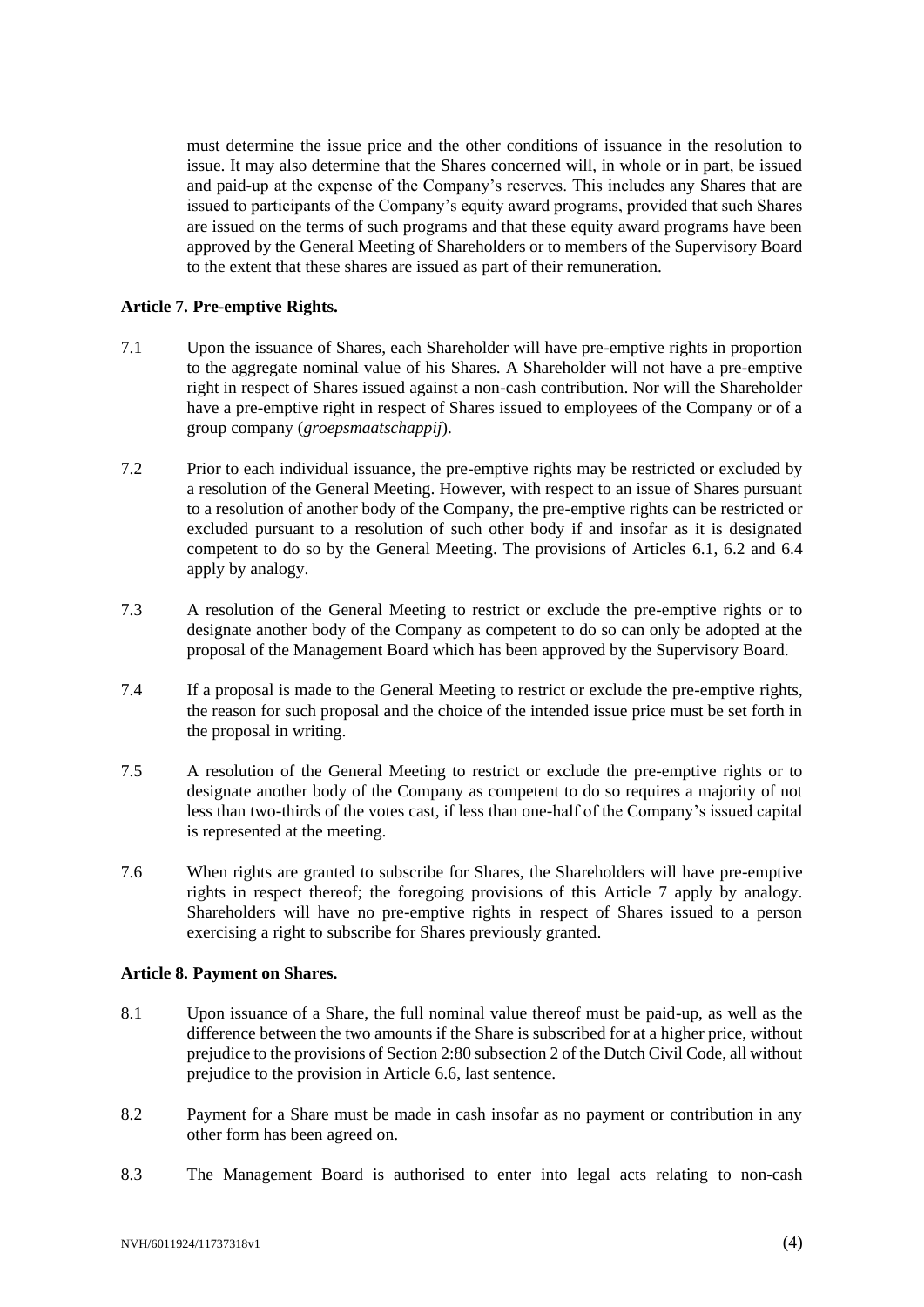contributions and the other legal acts referred to in Section 2:94 of the Dutch Civil Code without the prior approval of the General Meeting, but subject to the approval of the Supervisory Board.

8.4 Payments for Shares and non-cash contributions are furthermore subject to the provisions of Sections 2:80, 2:80a, 2:80b and 2:94b of the Dutch Civil Code.

#### **Article 9. Own Shares.**

- 9.1 When issuing Shares, the Company may not subscribe for its own Shares.
- <span id="page-4-1"></span><span id="page-4-0"></span>9.2 The Company is entitled to acquire its own fully paid-up Shares, or depositary receipts for Shares, provided either that no valuable consideration is given or that:
	- (a) the Company's equity, after the deduction of the acquisition price, is not less than the sum of the paid-up and called-up part of the issued capital and the reserves which must be maintained by virtue of the law; and
	- (b) the nominal value of the Shares which the Company acquires, holds, holds in pledge or which are held by a subsidiary (*dochtermaatschappij*), does not exceed fifty per cent (50%) of the Company's issued capital.

For the purpose of applying provision [\(a\),](#page-4-0) the amount of equity shown in the last adopted balance sheet, reduced by the acquisition price of Shares or depositary receipts for Shares the amount of loans as referred to in Section 2:98c, subsection 2 of the Dutch Civil Code and further reduced by distributions of profits or at the expense of reserves to others, which have become due from the Company and its subsidiaries after the balance sheet date, is decisive. An acquisition in accordance with this Article [9.2](#page-4-1) is not permitted if more than six months have elapsed after the end of a financial year without the annual accounts having been adopted.

- <span id="page-4-2"></span>9.3 Acquisition for valuable consideration is permitted only if the General Meeting has authorised the Management Board to do so. Such authorization will be valid for a period not exceeding eighteen months. The General Meeting must determine in the authorization the number of Shares or depositary receipts for Shares which may be acquired, the manner in which they may be acquired and the limits within which the price must be set. In addition, the approval of the Supervisory Board is required for any such acquisition.
- 9.4 The Company may, without authorisation by the General Meeting, acquire its own Shares for the purpose of transferring such Shares to employees of the Company or of a group company (*groepsmaatschappij*) under a scheme applicable to such employees, provided such Shares are quoted on the price list of a stock exchange.
- 9.5 Articles [9.2](#page-4-1) and [9.3](#page-4-2) do not apply to Shares or depositary receipts for Shares which the Company acquires by universal succession in title.
- 9.6 No voting rights may be exercised in the General Meeting with respect to any Share held by the Company or by a subsidiary (*dochtermaatschappij*), or any Share for which the Company or a subsidiary (*dochtermaatschappij*) holds the depositary receipts. No payments will be made on Shares which the Company holds in its own share capital.
- 9.7 The Management Board is authorised to alienate Shares held by the Company or depositary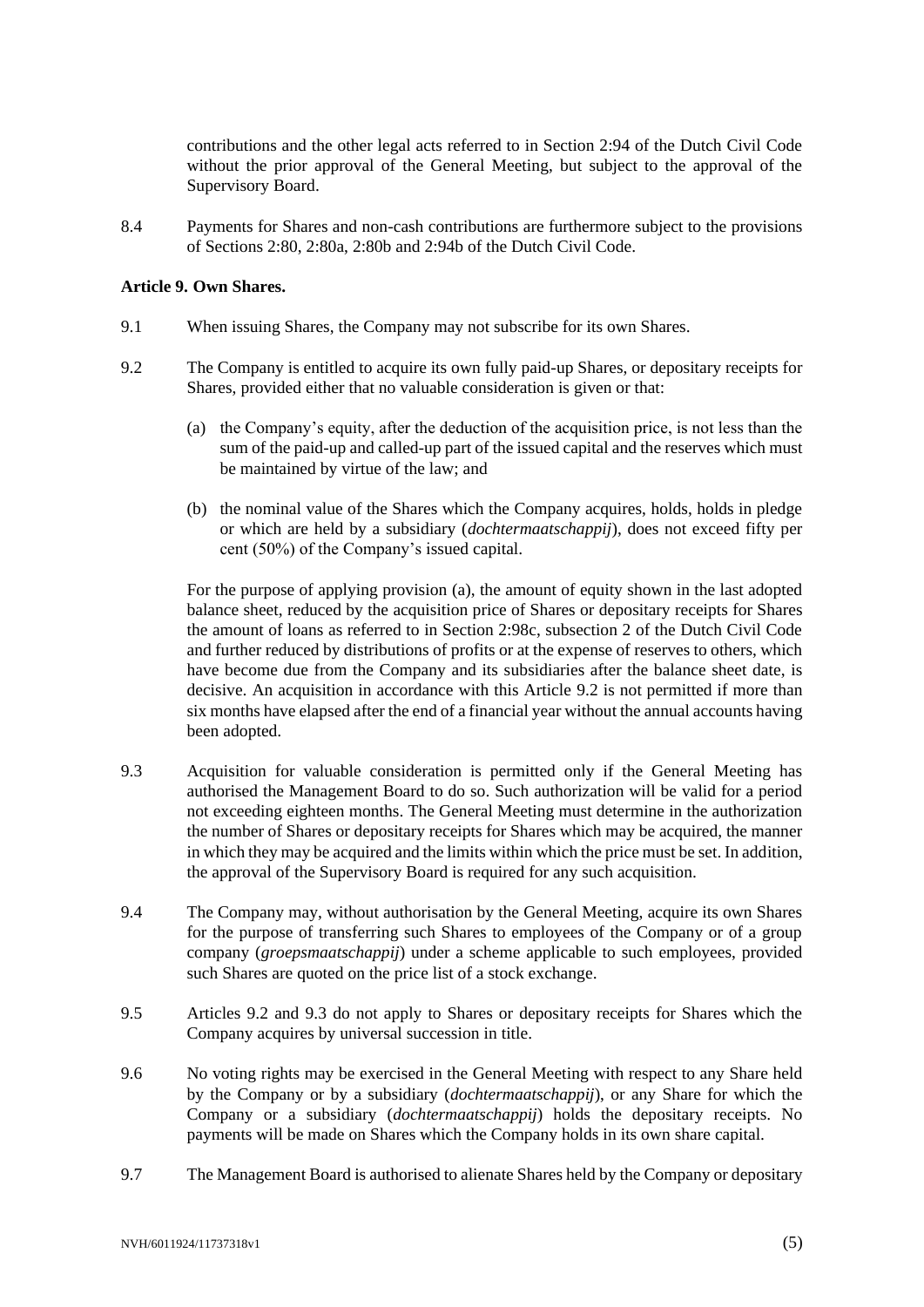receipts for Shares, but only subject to the approval of the Supervisory Board.

9.8 Own Shares and depositary receipts for Shares are furthermore subject to the provisions of Sections 2:89a, 2:95, 2:98, 2:98a, 2:98b, 2:98c, 2:98d and 2:118 of the Dutch Civil Code.

### **Article 10. Reduction of the Issued Capital.**

- 10.1 The General Meeting may, but only at the proposal of the Management Board which has been approved by the Supervisory Board, resolve to reduce the Company's issued capital:
	- (a) by cancellation of Shares; or
	- (b) by reducing the nominal value of Shares by amendment of the Articles of Association.

The Shares in respect of which such resolution is passed must be designated therein and provisions for the implementation of such resolution must be made therein.

- 10.2 A resolution to cancel Shares can only relate to Shares held by the Company itself or of which it holds the depositary receipts.
- 10.3 Reduction of the nominal value of the Shares without repayment and without release from the obligation to pay up the Shares shall take place proportionately on all Shares. The requirement of proportion may be deviated from with the consent of all Shareholders concerned.
- 10.4 Partial repayment on Shares or release from the obligation to make payments will only be possible for the purpose of execution of a resolution to reduce the nominal value of the Shares. Such repayment or release shall take place with regard to all Shares.
- 10.5 A reduction of the issued capital of the Company is furthermore subject to the provisions of Sections 2:99 and 2:100 of the Dutch Civil Code.

### <span id="page-5-0"></span>**Article 11. Usufruct in Shares and Pledging of Shares; Depositary Receipts for Shares.**

- 11.1 A right of usufruct may be created on Shares. Whether the voting rights attached to the Shares on which a right of usufruct is created, are vested in the Shareholder or the usufructuary, is determined in accordance with Section 2:88 of the Dutch Civil Code. Shareholders, with or without voting rights, and the usufructuary with voting rights hold Meeting Rights. A usufructuary without voting rights does not hold Meeting Rights.
- 11.2 Shares may be pledged. No voting rights and/or Meeting Rights accrue to the pledgee of Shares which have been pledged.
- 11.3 Holders of depositary receipts for Shares are not entitled to Meeting Rights, unless the Company explicitly assigned these by a resolution to that effect of the Management Board which is approved by the Supervisory Board.

### **CHAPTER 4. THE MANAGEMENT BOARD.**

### **Article 12. Management Board Members.**

12.1 The number of Management Board members will be determined by the Supervisory Board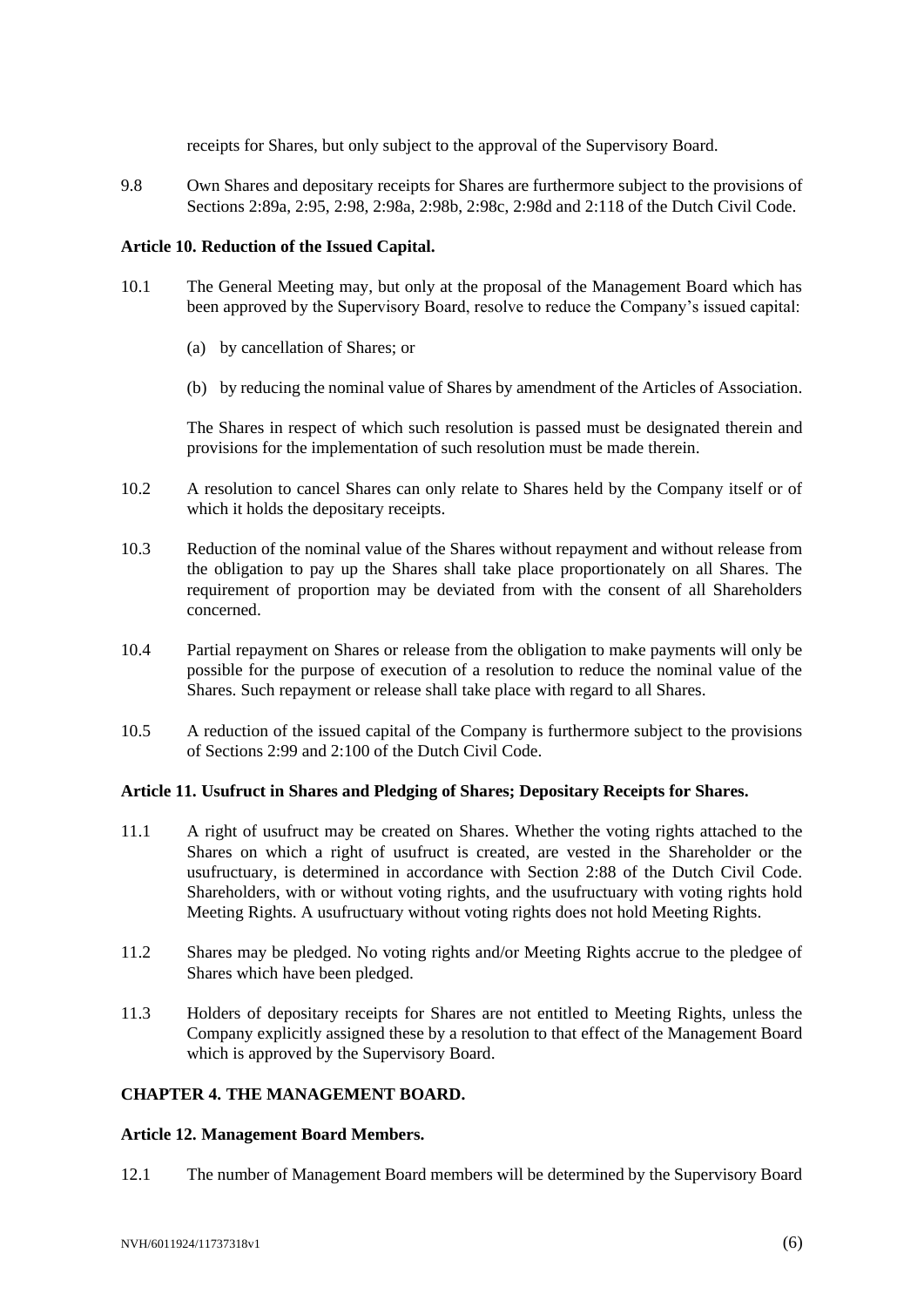after consultation with the Management Board.

- 12.2 The Supervisory Board appoints a chairman of the Management Board and, if deemed necessary, a vice-chairman, from among the Management Board members.
- 12.3 The Company must have a policy with respect to the remuneration of the Management Board members. This policy is determined by the General Meeting; the Supervisory Board will make a proposal to that end. The remuneration policy will include at least the subjects described in Sections 2:383c through 2:383e of the Dutch Civil Code, to the extent these subjects concern the Management Board.
- 12.4 The Supervisory Board will establish the remuneration and further conditions of employment for each Management Board member with due observance of the aforementioned policy. With respect to Share and Share option schemes, the Supervisory Board will submit a proposal for approval to the General Meeting. This proposal must at least state the number of Shares or options that can be awarded to the Management Board as well as the criteria that apply to any award or change.
- 12.5 Management Board members are entitled to an indemnity from the Company and D&O insurance, in accordance with the provisions of Article [26.](#page-11-0)

### **Article 13. Appointment, Suspension and Removal of Management Board Members.**

- 13.1 Management Board members will be appointed by the General Meeting of Shareholders.
- <span id="page-6-0"></span>13.2 The Supervisory Board will nominate one or more candidates for each vacant seat and, if no Management Board members are in office, it will do so as soon as reasonably possible.
- <span id="page-6-1"></span>13.3 If the nomination by the Supervisory Board with respect to a vacant seat consists of a list of two or more candidates, such list is binding and the vacant seat must be filled by election of a person from the binding list of candidates. However, the General Meeting of Shareholders may, at any time, by a resolution passed with a two-third majority of the votes cast representing more than one-half of the Company's issued capital, resolve that such list is not binding. If such resolution is passed the provisions in Article [13.2](#page-6-0) and in the first and second sentences of this Article [13.3](#page-6-1) shall apply by analogy.

A resolution of the General Meeting of Shareholders to appoint a Management Board member other than pursuant to a nomination by the Supervisory Board requires a two-third majority of the votes cast representing more than one-half of the Company's issued capital.

- 13.4 At a General Meeting of Shareholders, votes in respect of the appointment of a Management Board member can only be cast for candidates named in the agenda of the meeting or explanatory notes thereto. If none of the candidates nominated by the Supervisory Board is appointed, the Supervisory Board retains the right to make a new binding or non-binding nomination at a next meeting.
- 13.5 A nomination or recommendation to appoint a Management Board member will state the candidate's age and the positions he holds or has held, insofar as these are relevant for the performance of the duties of a Management Board member. The nomination or recommendation must state the reasons on which they are based.
- 13.6 Each Management Board member may be suspended or removed by the General Meeting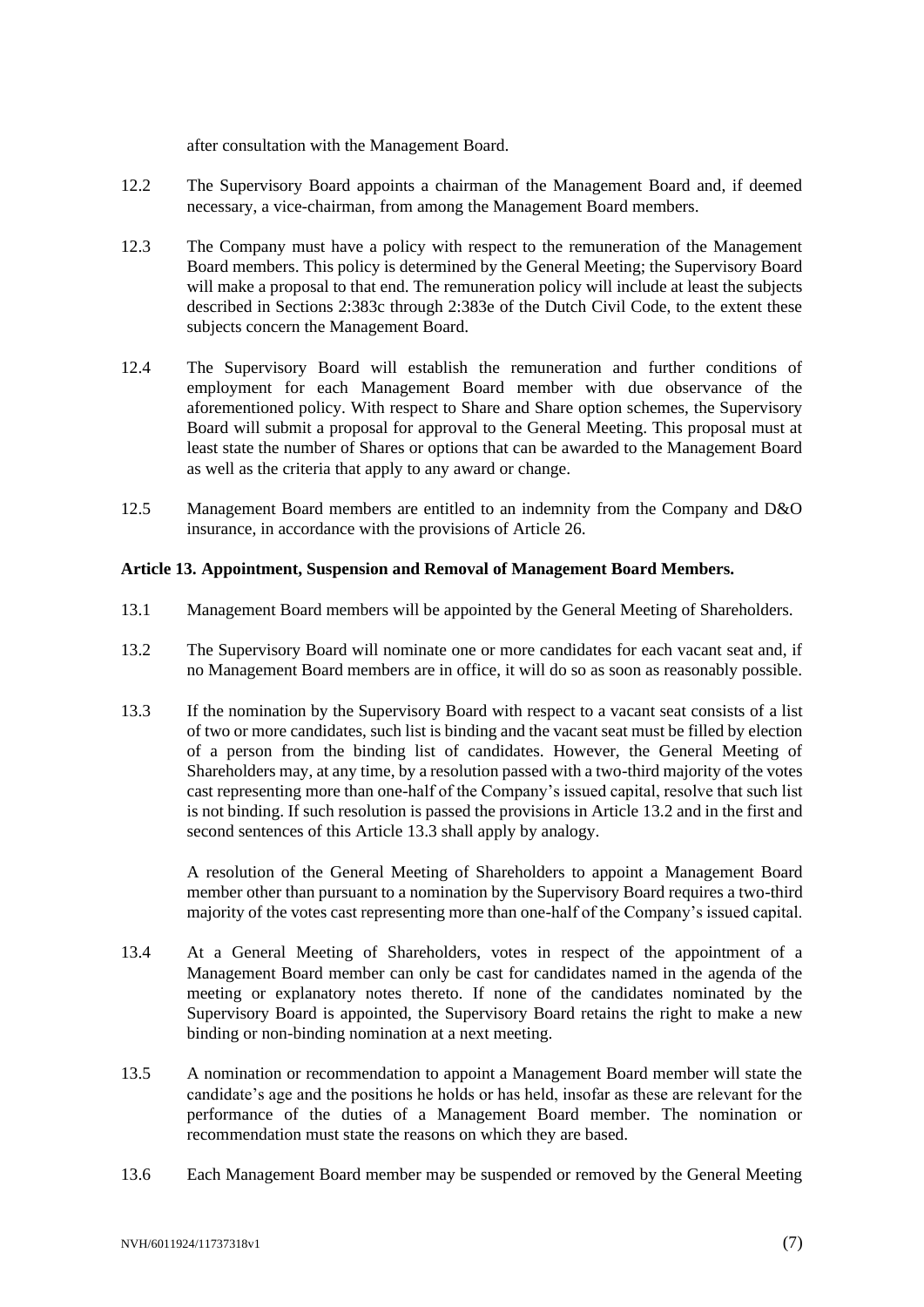of Shareholders at any time. A resolution of the General Meeting of Shareholders to suspend or remove a Management Board member other than pursuant to a proposal by the Supervisory Board requires a two-third majority of the votes cast representing more than one-half of the Company's issued capital.

A Management Board member may also be suspended by the Supervisory Board. A suspension by the Supervisory Board may, at any time, be discontinued by the General Meeting of Shareholders.

13.7 Any suspension may be extended one or more times, but may not last longer than six months in aggregate. If, at the end of that period, no decision has been taken on termination of the suspension or on removal, the suspension will end.

#### **Article 14. Duties, Decision-making Process and Allocation of Duties.**

- 14.1 The Management Board is entrusted with the management of the Company. In performing their duties, the Management Board members must act in accordance with the interests of the Company and its business.
- 14.2 The Management Board may establish rules regarding its decision-making process and working methods. In this context, the Management Board may also determine the duties for which each Management Board member is particularly responsible. The Supervisory Board may decide that such rules and allocation of duties be set forth in writing and that such rules and allocation of duties are subject to its approval.
- 14.3 Management Board resolutions at all times may be adopted in writing, provided the proposal concerned is submitted to all Management Board members then in office and none of them objects to this manner of adopting resolutions. Adoption of resolutions in writing will be effected by written statements from all Management Board members then in office.

### **Article 15. Representation.**

- <span id="page-7-1"></span>15.1 The Management Board is authorised to represent the Company. Except for the Management Board, the authority to represent the Company is also vested in each Management Board member individually.
- 15.2 The Management Board may appoint officers with general or limited power to represent the Company. Each officer shall be competent to represent the Company, subject to the restrictions imposed on him. The authority of an officer thus appointed may not extend to any situation where the Company has a conflict of interest with the officer concerned or with one or more Management Board members.

#### <span id="page-7-0"></span>**Article 16. Approval of Management Board Resolutions.**

- 16.1 The Management Board requires the approval of the General Meeting for resolutions entailing a significant change in the identity or character of the Company or its business, in any case concerning:
	- (a) the transfer of (nearly) the entire business of the Company to a third party;
	- (b) entering into or terminating a long term cooperation between the Company or a subsidiary (*dochtermaatschappij*) and another legal entity or company or as a fully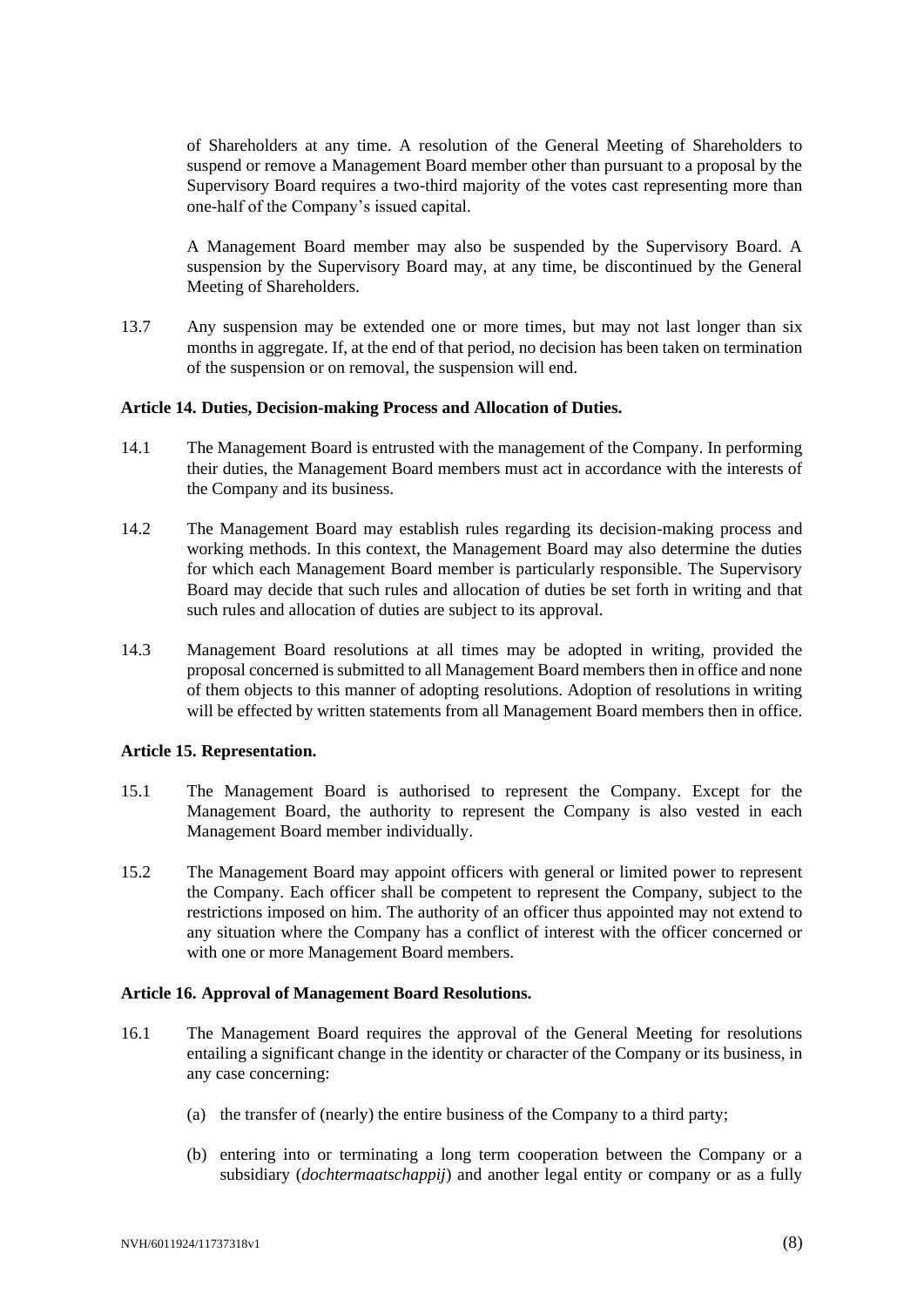liable partner in a limited partnership or general partnership, if such cooperation or termination is of fundamental importance for the Company; or

- (c) acquiring or disposing of a participation in the capital of a company if the value of such participation is at least one third of the sum of the assets of the Company according to its balance sheet and explanatory notes or, if the Company prepares a consolidated balance sheet, its consolidated balance sheet and explanatory notes according to the last adopted annual accounts of the Company, by the Company or a subsidiary (*dochtermaatschappij*).
- 16.2 The Supervisory Board is entitled to require resolutions of the Management Board to be subject to its approval. Such resolutions must be clearly specified and notified to the Management Board in writing.
- 16.3 The absence of approval required pursuant to this Article [16](#page-7-0) will not affect the authority of the Management Board or its members to represent the Company.

### **Article 17. Conflicts of Interest.**

- <span id="page-8-1"></span>17.1 A Management Board member may not participate in deliberating or decision-making within the Management Board, if with respect to the matter concerned he has a direct or indirect personal interests that conflicts with the interests of the Company and the business connected with it.
- 17.2 The Managing Director who in connection with a (potential) conflict of interests does not exercise the duties and powers otherwise accruing to him as a Managing Director, will as such be regarded as a Managing Director who is unable to perform his duties within the meaning of Article [18.](#page-8-0)
- 17.3 In the event of a conflict of interests as referred to in Article [17.1,](#page-8-1) the provisions of Article [15.1](#page-7-1) will continue to apply unimpaired. In addition, the Supervisory Board may, ad hoc or otherwise, appoint one or more persons to represent the Company in matters in which a (potential) conflict of interests exists between the Company and one or more Management Board members.

### <span id="page-8-0"></span>**Article 18. Vacancy or Inability to Act.**

- 18.1 If a seat on the Management Board is vacant (*ontstentenis*) or a Managing Director is unable to perform his duties (*belet*), the remaining Managing Directors or Managing Director will be temporarily entrusted with the management of the Company.
- <span id="page-8-2"></span>18.2 If all seats on the Management Board are vacant or all Managing Directors or the sole Managing Director, as the case may be, are unable to perform their duties, the management of the Company will be temporarily entrusted to the Supervisory Board, with the authority to temporarily entrust the management of the Company to one or more Supervisory Directors and/or one or more other persons.
- <span id="page-8-3"></span>18.3 When determining to which extent Managing Directors are present or represented, consent to a manner of adopting resolutions, or vote, no account will be taken of vacant board seats and Managing Directors who are unable to perform their duties.

### **CHAPTER 5. THE SUPERVISORY BOARD.**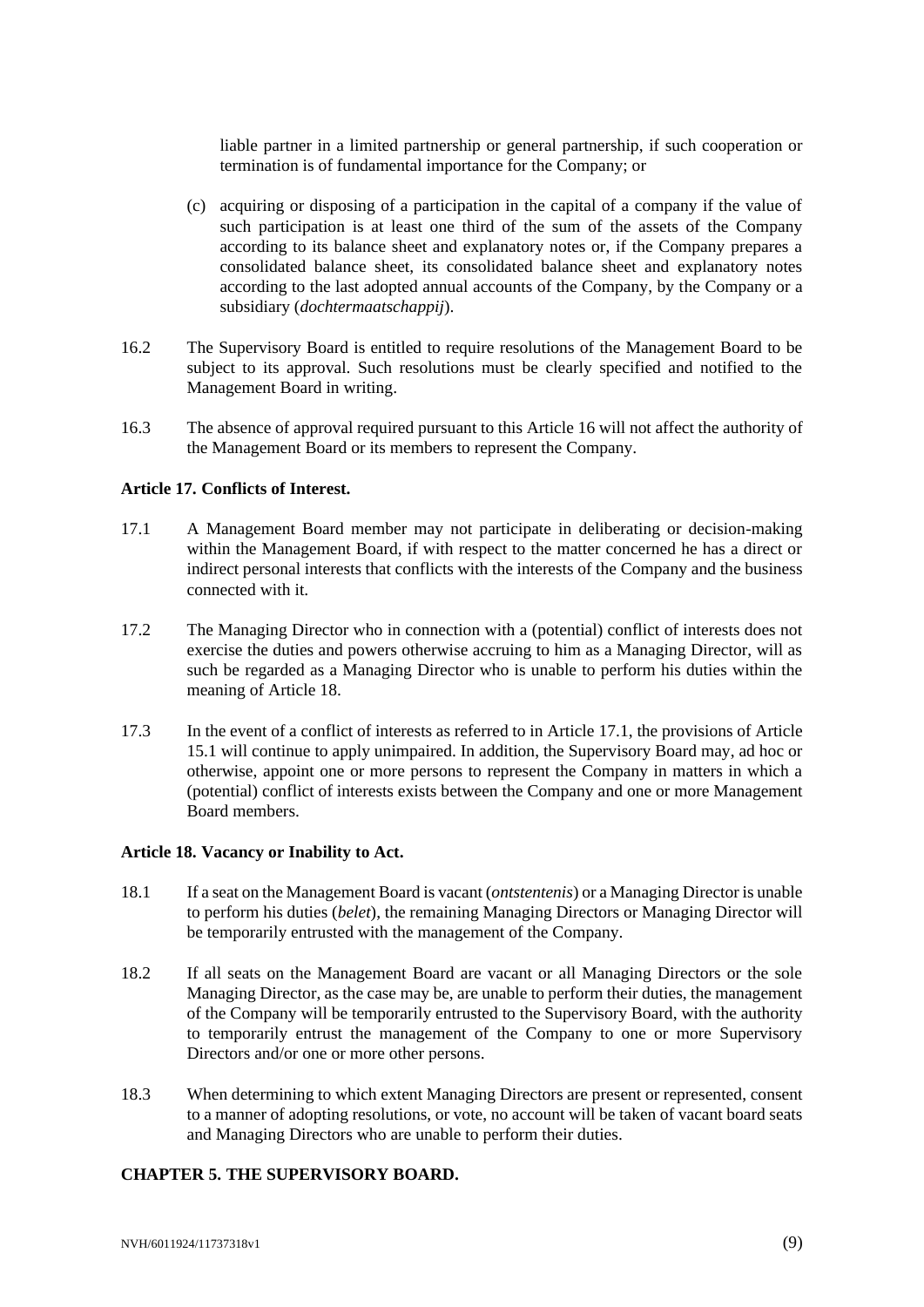### **Article 19. Supervisory Board Members.**

- 19.1 The Company will have a Supervisory Board.
- 19.2 The number of Supervisory Board members will be determined by the Supervisory Board and will be at least three. If the number of Supervisory Board members in office is less than three, the Supervisory Board will take measures forthwith to increase the number of members, with due observance of the provisions of Article [20.](#page-9-0)
- 19.3 The remuneration of each Supervisory Board member will be fixed by the General Meeting of Shareholders and will not be dependent upon the profit of the Company. The Supervisory Board members are entitled to an indemnity from the Company and D&O insurance, in accordance with the provisions of Article [26.](#page-11-0)

#### <span id="page-9-0"></span>**Article 20. Appointment, Suspension and Removal of Supervisory Board Members.**

- 20.1 Supervisory Board members will be appointed by the General Meeting of Shareholders.
- 20.2 The Supervisory Board will nominate one or more candidates for each vacant seat.
- 20.3 The Supervisory Board may prepare a profile of its size and composition, taking account of the nature of the business, its activities and the desired expertise and background of the Supervisory Board members. The profile will be made generally available and will be posted on the Company's website.
- <span id="page-9-1"></span>20.4 A resolution of the General Meeting of Shareholders to appoint a Supervisory Board member other than in accordance with a nomination by the Supervisory Board requires a majority of the votes cast representing at least one-third of the Company's issued capital. If a proposal to appoint a person not nominated by the Supervisory Board is supported by an absolute majority of the votes cast, but this majority does not represent at least one-third of the Company's issued capital, a new meeting can be convened in which the resolution can be adopted by an absolute majority of the votes cast, irrespective of the part of the Company's issued capital represented.
- 20.5 At a General Meeting of Shareholders, votes in respect of the appointment of a Supervisory Board member can only be cast for candidates named in the agenda of the meeting or the explanatory notes thereto. If none of the candidates nominated by the Supervisory Board is appointed, the Supervisory Board retains the right to make a new binding or non-binding nomination at a next meeting.
- 20.6 A nomination or recommendation to appoint a Supervisory Board member will state the candidate's age, his profession, the number of shares he holds in the capital of the Company and the positions he holds or has held, insofar as these are relevant for the performance of the duties of a Supervisory Board member. Furthermore, the names of the legal entities of which he is also a member of their supervisory boards must be indicated; if those include legal entities which belong to the same group, a reference to that group will be sufficient. The nomination or recommendation must state the reasons on which it is based.
- 20.7 The Supervisory Board members may retire periodically in accordance with a rotation plan to be drawn up by the Supervisory Board. However, a Supervisory Board member will retire not later than the day on which the annual General Meeting of Shareholders is held in the fourth calendar year after the calendar year in which such member was last appointed,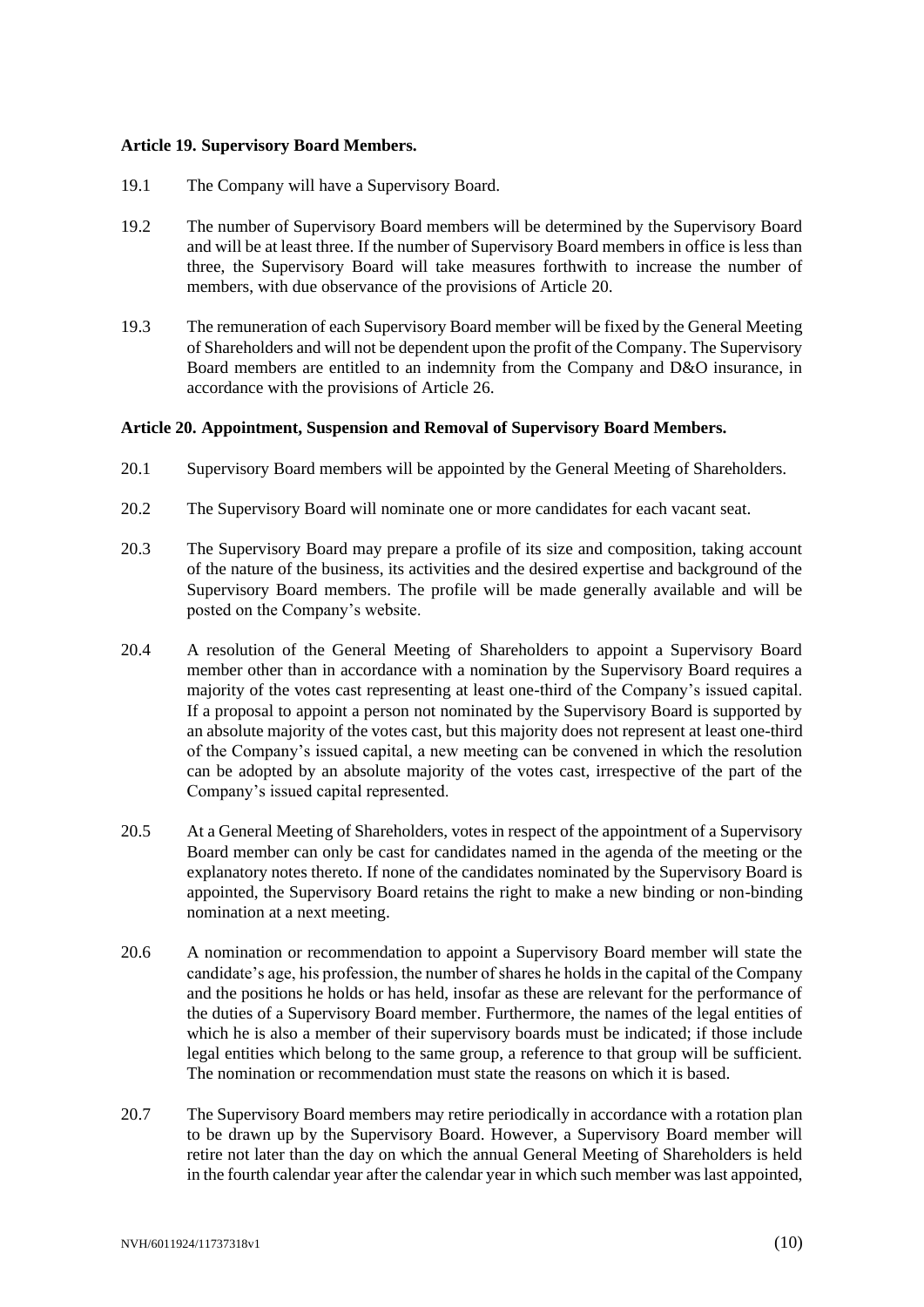without prejudice to the provisions of Article [20.4.](#page-9-1) A Supervisory Board member who retires in accordance with the previous provision is immediately eligible for reappointment.

- 20.8 Each Supervisory Board member may be suspended or removed by the General Meeting of Shareholders at any time. A resolution of the General Meeting of Shareholders to suspend or remove a Supervisory Board member other than pursuant to a proposal by the Supervisory Board requires at least two-thirds of the votes cast representing more than onehalf of the Company's issued capital.
- 20.9 Any suspension may be extended one or more times, but may not last longer than three months in the aggregate. If, at the end of that period, no decision has been taken on termination of the suspension or on removal, the suspension ends.

### **Article 21. Duties and Powers.**

- 21.1 It is the duty of the Supervisory Board to supervise the management of the Management Board and the general course of affairs of the Company and the business connected with it. The Supervisory Board will assist the Management Board by giving advice. In performing their duties, the Supervisory Board members must act in accordance with the interests of the Company and its business.
- 21.2 The Supervisory Board may provide that one or more of its members, whether or not accompanied by an expert as referred to in Article [21.3,](#page-10-0) has access to the Company's premises and is authorised to inspect its books, correspondence and other documents, and take cognizance of the acts and operations that have taken place. The Supervisory Board may also decide that only certain of the rights set forth in the preceding sentence may be exercised.
- <span id="page-10-0"></span>21.3 In the accomplishment of its duties, the Supervisory Board may call upon the assistance or advice of one or more experts to be appointed by it for a fee to be agreed upon with the Supervisory Board, which fee shall be chargeable to the Company.
- 21.4 The Supervisory Board may establish rules regarding its decision-making process and its working methods, in addition to the relevant provisions of these Articles of Association.

### **Article 22. Chairman and Vice-Chairman.**

- 22.1 The Supervisory Board will elect a chairman and can elect a vice-chairman from among its members.
- 22.2 If the chairman and the vice-chairman are absent or prevented from attending a meeting, one of the other Supervisory Board members, to be designated by the Supervisory Board, will act as chairman.

#### **Article 23. Meetings; Decision-making Process.**

- 23.1 The Supervisory Board will meet whenever its chairman or at least two of its members deem it desirable. The chairman or his substitute will preside over the meeting and minutes will be kept of the proceedings. The Management Board members will attend the meetings unless the Supervisory Board expresses its wish to meet separately.
- 23.2 At the meeting of the Supervisory Board, resolutions must be adopted by an absolute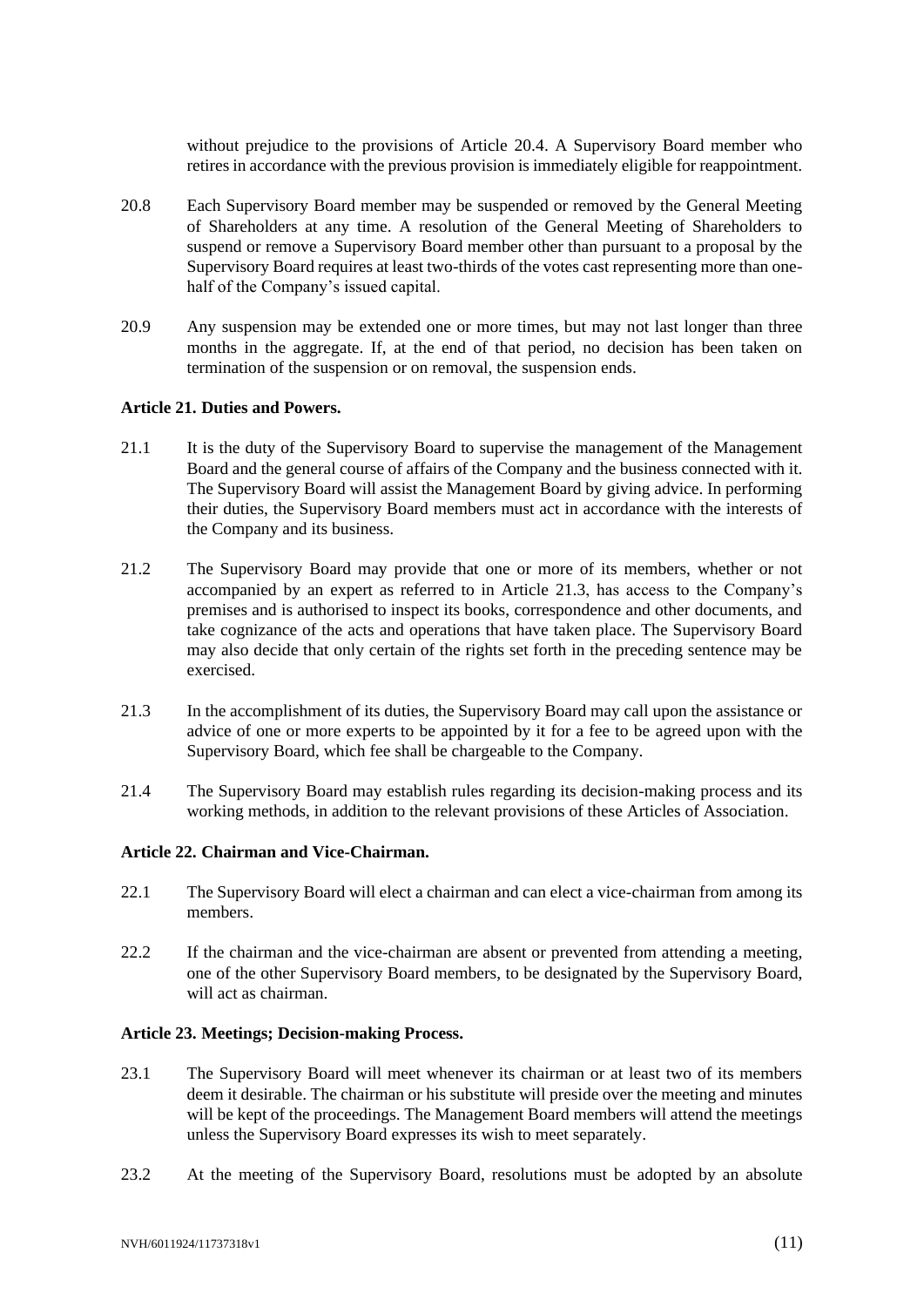majority of the votes cast at the meeting.

- 23.3 In the event of a tie in voting the chairman will have a deciding vote, but only if more than two Supervisory Board members are present.
- 23.4 A Supervisory Director may not participate in deliberating or decision-making within the Supervisory Board, if with respect to the matter concerned he has a direct or indirect personal interests that conflicts with the interests of the Company and the business connected with it. The Supervisory Director who in connection with a (potential) conflict of interests does not exercise the duties and powers otherwise accruing to him as a Supervisory Director, will as such be regarded as a Supervisory Director who is unable to perform his duties within the meaning of Article [25.](#page-11-1) If, as a result hereof, the Supervisory Board cannot make a decision, the Supervisory Board will still resolve the matter.
- 23.5 The Supervisory Board may adopt a resolution by written consent without holding a meeting, provided that the proposed resolution has been submitted to all the Supervisory Board members, none of them opposes this manner of adopting a resolution and the majority of the members have voted in favour of the proposed resolution. After the Supervisory Board adopts a resolution without holding a meeting all Supervisory Board members are to be informed thereof.
- 23.6 A resolution of the Supervisory Board can be evidenced by a document setting forth such resolution and signed by the chairman or, if the chairman is absent or prevented from attending the meeting or if there is no chairman, by one of the other Supervisory Board members.

### **Article 24. Committees.**

- 24.1 The Supervisory Board may, without prejudice to its responsibilities, designate one or more committees from among its members, which will have the responsibilities specified by the Supervisory Board.
- 24.2 The composition of any such committee will be determined by the Supervisory Board.
- 24.3 The General Meeting of Shareholders may grant additional compensation to the members of the committee(s) for their service on the committee(s).

# <span id="page-11-1"></span>**Article 25. Vacancy or Inability to Act.**

- 25.1 For each vacant seat on the Supervisory Board, the Supervisory Board can determine that it will be temporarily occupied by a person (a stand-in) designated by the Supervisory Board. Persons that can be designated as such include (without limitation) former Supervisory Board members (irrespective of the reason why they are no longer Supervisory Board members).
- 25.2 If and as long as all seats on the Supervisory Board are vacant and no seat is temporarily occupied, the Management Board will decide to what extent and in which manner the duties and authorities of the Supervisory Board will temporarily be taken care of.
- 25.3 The provisions of Articles [18.2](#page-8-2) and [18.3](#page-8-3) apply by analogy.

# <span id="page-11-0"></span>**Article 26. Indemnity and Insurance.**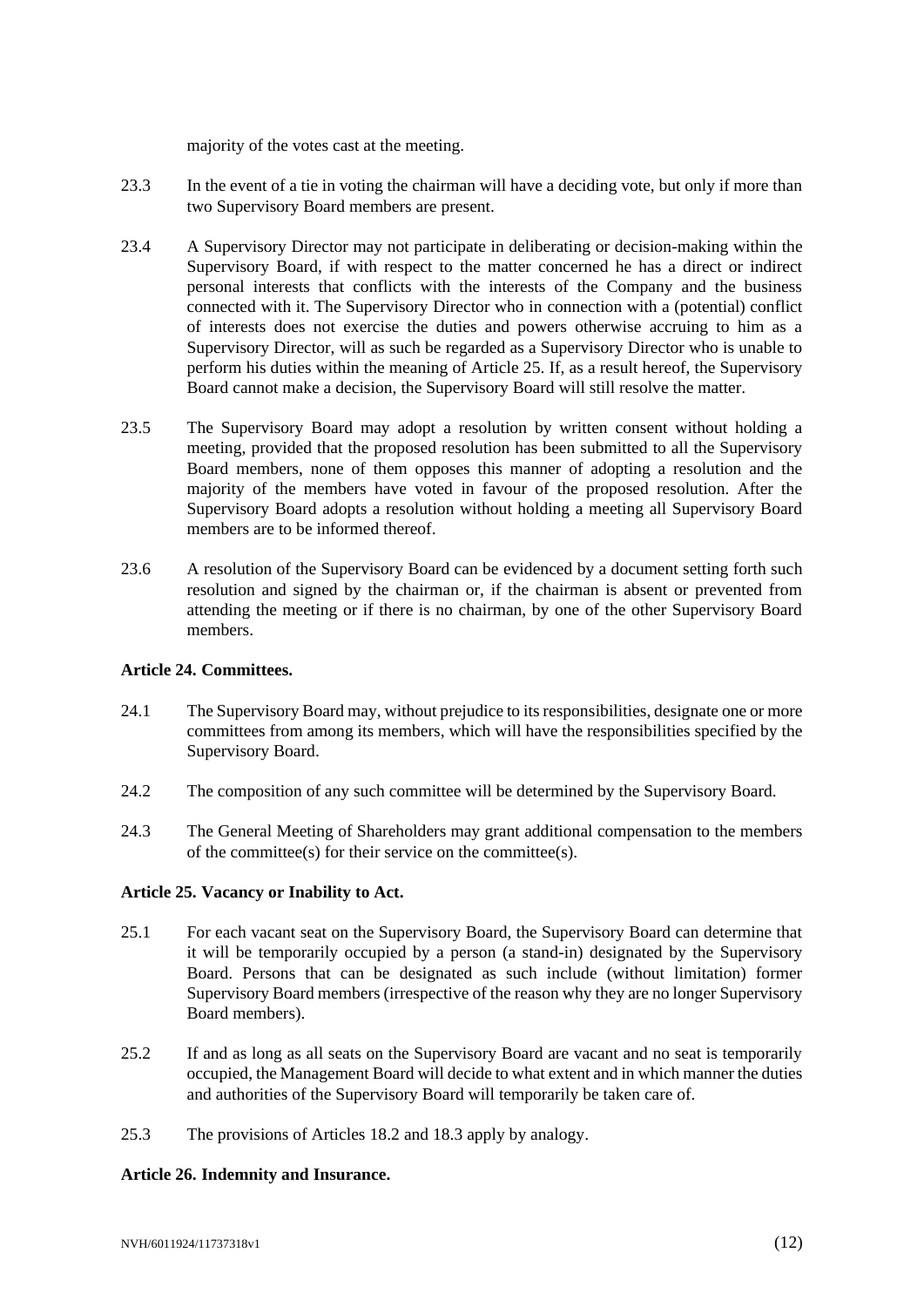- 26.1 To the extent permissible by law, the Company will indemnify and hold harmless each member of the Management Board and of the Supervisory Board, both former members and members currently in office (each of them, for the purpose of this Article [26](#page-11-0) only, an Indemnified Person), against any and all liabilities, claims, judgments, fines and penalties (Claims) incurred by the Indemnified Person as a result of any expected, pending or completed action, investigation or other proceeding, whether civil, criminal or administrative (each, a Legal Action), of or initiated by any party other than the Company itself or a group company (*groepsmaatschappij*) thereof, in relation to any acts or omissions in or related to his capacity as an Indemnified Person. Claims will include derivative actions of or initiated by the Company or a group company (*groepsmaatschappij*) thereof against the Indemnified Person and (recourse) claims by the Company itself or a group company (*groepsmaatschappij*) thereof for payments of claims by third parties if the Indemnified Person will be held personally liable therefore.
- 26.2 The Indemnified Person will not be indemnified with respect to Claims in so far as they relate to the gaining in fact of personal profits, advantages or remuneration to which he was not legally entitled, or if the Indemnified Person has been adjudged to be liable for wilful misconduct (*opzet*) or intentional recklessness (*bewuste roekeloosheid*).
- 26.3 The Company will provide for and bear the cost of adequate insurance covering Claims against sitting and former Management Board members and sitting and former Supervisory Board members (D&O insurance), unless such insurance cannot be obtained at reasonable terms.
- 26.4 Any expenses (including reasonable attorneys' fees and litigation costs) (collectively, Expenses) incurred by the Indemnified Person in connection with any Legal Action will be settled or reimbursed by the Company, but only upon receipt of a written undertaking by that Indemnified Person that he will repay such Expenses if a competent court in an irrevocable judgment has determined that he is not entitled to be indemnified. Expenses will be deemed to include any tax liability which the Indemnified Person may be subject to as a result of his indemnification.
- 26.5 Also in case of a Legal Action against the Indemnified Person by the Company itself or its group companies (*groepsmaatschappijen*), the Company will settle or reimburse to the Indemnified Person his reasonable attorneys' fees and litigation costs, but only upon receipt of a written undertaking by that Indemnified Person that he will repay such fees and costs if a competent court in an irrevocable judgment has resolved the Legal Action in favour of the Company or the relevant group company (*groepsmaatschappij*) rather than the Indemnified Person.
- 26.6 The Indemnified Person may not admit any personal financial liability vis-à-vis third parties, nor enter into any settlement agreement, without the Company's prior written authorisation. The Company and the Indemnified Person will use all reasonable endeavours to cooperate with a view to agreeing on the defence of any Claims, but in the event that the Company and the Indemnified Person fail to reach such agreement, the Indemnified Person will comply with all directions given by the Company in its sole discretion, in order to be entitled to the indemnity contemplated by this Article [26.](#page-11-0)
- 26.7 The indemnity contemplated by this Article [26](#page-11-0) does not apply to the extent Claims and Expenses are reimbursed by insurers.
- 26.8 This Article [26](#page-11-0) can be amended without the consent of the Indemnified Persons as such.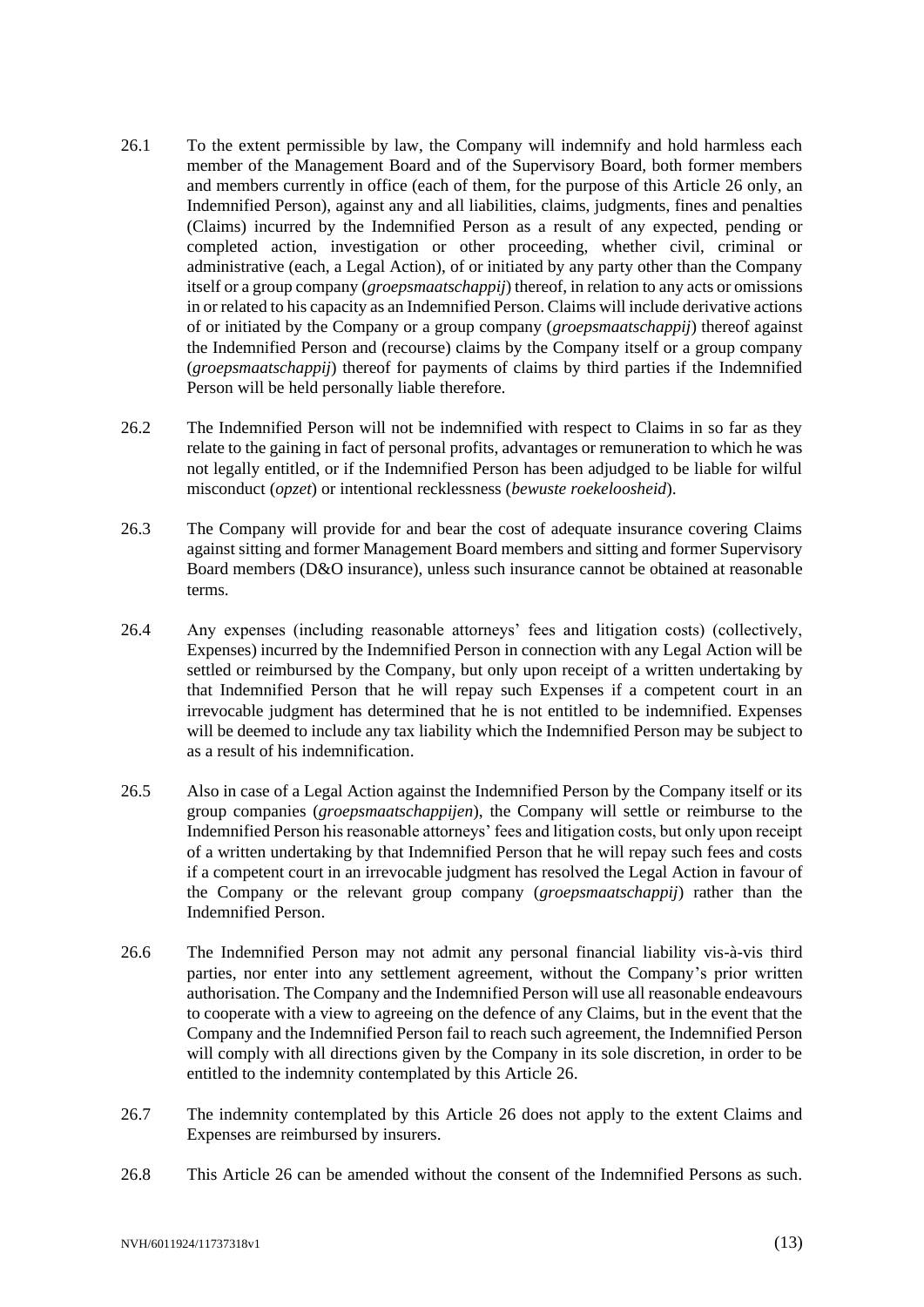However, the provisions set forth herein nevertheless continues to apply to Claims and/or Expenses incurred in relation to the acts or omissions by the Indemnified Person during the periods in which this clause was in effect.

# **CHAPTER 6. ANNUAL ACCOUNTS; PROFITS AND DISTRIBUTIONS.**

### **Article 27. Financial Year and Annual Accounts.**

- 27.1 The Company's financial year is the calendar year.
- 27.2 Annually, not later than five months after the end of the financial year, the Management Board must prepare annual accounts and deposit the same for inspection by the Shareholders and other persons holding Meeting Rights at the Company's office. Within the same period, the Management Board must also deposit the annual report for inspection by the Shareholders and other persons holding Meeting Rights.
- 27.3 The annual accounts must be signed by the Management Board members and the Supervisory Board members. If the signature of one or more of them is missing, this will be stated and reasons for this omission will be given.
- 27.4 Annually, the Supervisory Board must prepare a report, which will be enclosed with the annual accounts and the annual report.
- 27.5 The Company must ensure that the annual accounts, the annual report, the report of the Supervisory Board and the information to be added by virtue of the law are kept at its office as of the day on which notice of the annual General Meeting of Shareholders is given. Shareholders and other persons holding Meeting Rights may inspect the documents at that place and obtain a copy free of charge.
- 27.6 The annual accounts, the annual report and the information to be added by virtue of the law are furthermore subject to the provisions of Book 2, Title 9, of the Dutch Civil Code.
- 27.7 The language of the annual accounts and the annual report will be English or German.

### **Article 28. External Auditor.**

- <span id="page-13-0"></span>28.1 The General Meeting of Shareholders may and if obligated will commission an organization in which certified public accountants cooperate, as referred to in Section 2:393 subsection 1 of the Dutch Civil Code (an External Auditor) to examine the annual accounts drawn up by the Management Board in accordance with the provisions of Section 2:393 subsection 3 of the Dutch Civil Code.
- 28.2 The External Auditor is entitled to inspect all of the Company's books and documents and is prohibited from divulging anything shown or communicated to it regarding the Company's affairs except insofar as required to fulfil its mandate. Its fee is chargeable to the Company.
- 28.3 The External Auditor will present a report on its examination to the Supervisory Board and to the Management Board. In this it will address at a minimum its findings concerning the liability and continuity of the automated data processing system.
- 28.4 The External Auditor will report on the results of its examination, in an auditor's statement,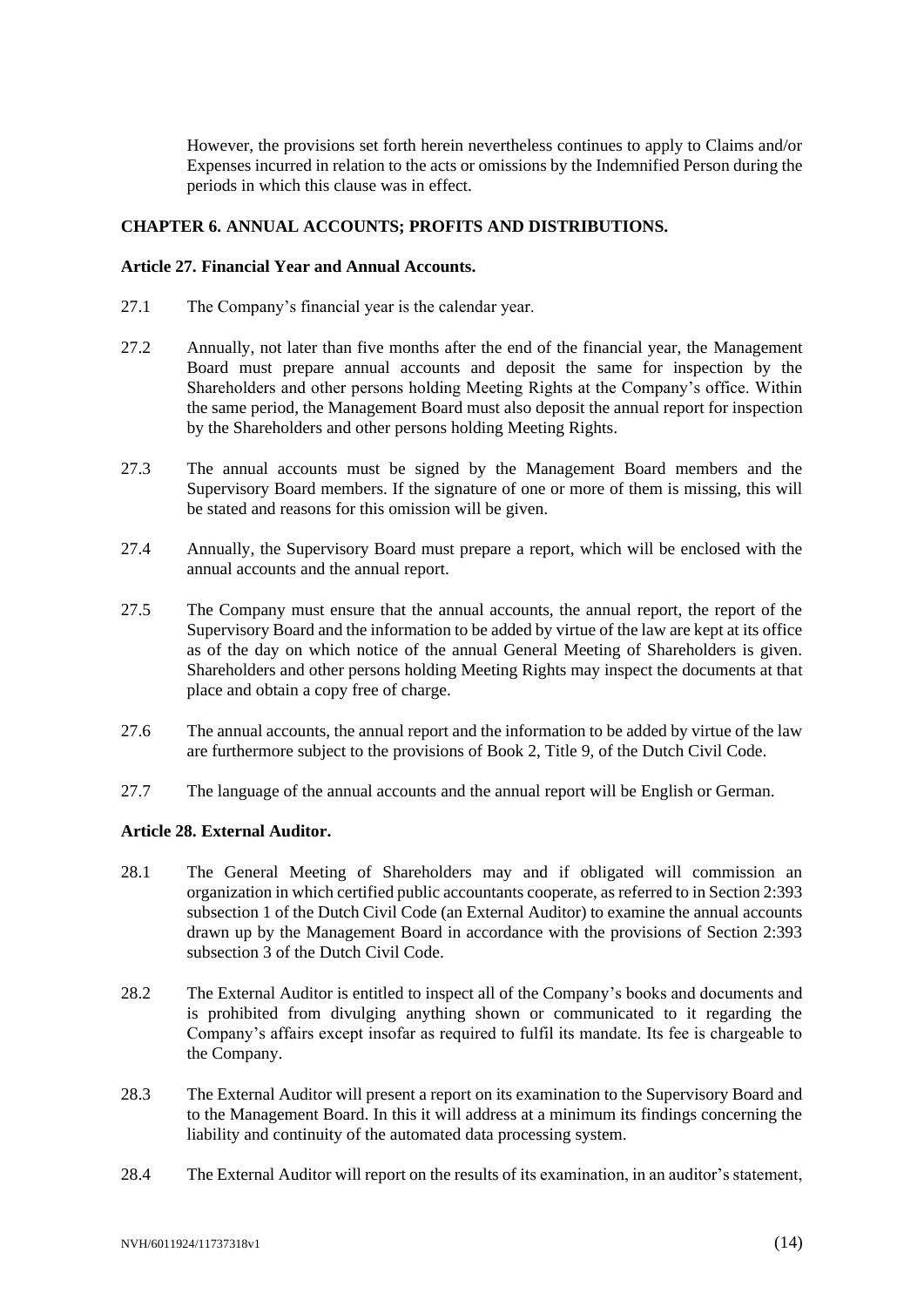regarding the accuracy of the annual accounts.

28.5 The annual accounts cannot be adopted if the General Meeting of Shareholders has not been able to review the auditor's statement from the External Auditor, which statement must have been added to the annual accounts as the case may be, unless the information to be added to the annual accounts states a legal reason why the statement has not been provided.

### **Article 29. Adoption of the Annual Accounts and Release from Liability.**

- 29.1 The General Meeting will adopt the annual accounts.
- 29.2 At the General Meeting of Shareholders at which it is resolved to adopt the annual accounts, it will be separately proposed that the Management Board members and the Supervisory Board members be released from liability for their respective duties, insofar as the exercise of such duties is reflected in the annual accounts or otherwise disclosed to the General Meeting prior to the adoption of the annual accounts.

### **Article 30. Profits and Distributions.**

- <span id="page-14-0"></span>30.1 The Management Board, with the approval of the Supervisory Board, may decide that part of the profits realised during a financial year be set aside to increase and/or form reserves.
- 30.2 The profits remaining after application of Article [30.1](#page-14-0) will be put at the disposal of the General Meeting. The Management Board, with the approval of the Supervisory Board, will make a proposal for that purpose. A proposal to pay a dividend will be dealt with as a separate agenda item at the General Meeting of Shareholders.
- 30.3 Distributions from the Company's distributable reserves are made pursuant to a resolution of the Management Board, with the approval of the Supervisory Board.
- 30.4 Provided it appears from an interim statement of assets signed by the Management Board that the requirement mentioned in Article [30.7](#page-14-1) concerning the position of the Company's assets has been fulfilled, the Management Board may, with the approval of the Supervisory Board, make one or more interim distributions to the Shareholders.
- 30.5 The Management Board may, with the approval of the Supervisory Board, decide that a distribution on Shares shall not take place as a cash payment but as a payment in Shares, or decide that the Shareholders shall have the option to receive a distribution as a cash payment and/or as a payment in Shares, out of the profit and/or at the expense of reserves, provided that the Management Board is designated by the General Meeting pursuant to Articles [6.2](#page-2-0) and [6.3.](#page-2-5) With the approval of the Supervisory Board, the Management Board shall determine the conditions applicable to the aforementioned choices.
- 30.6 The Company's policy on reserves and dividends shall be determined and can be amended by the Management Board, subject to the approval of the Supervisory Board. The adoption and thereafter each amendment of the policy on reserves and dividends shall be discussed and accounted for at the General Meeting of Shareholders under a separate agenda item.
- <span id="page-14-1"></span>30.7 Distributions may be made only insofar as the Company's equity exceeds the amount of the paid in and called up part of the issued capital, increased by the reserves which must be kept by virtue of the law or these Articles of Association.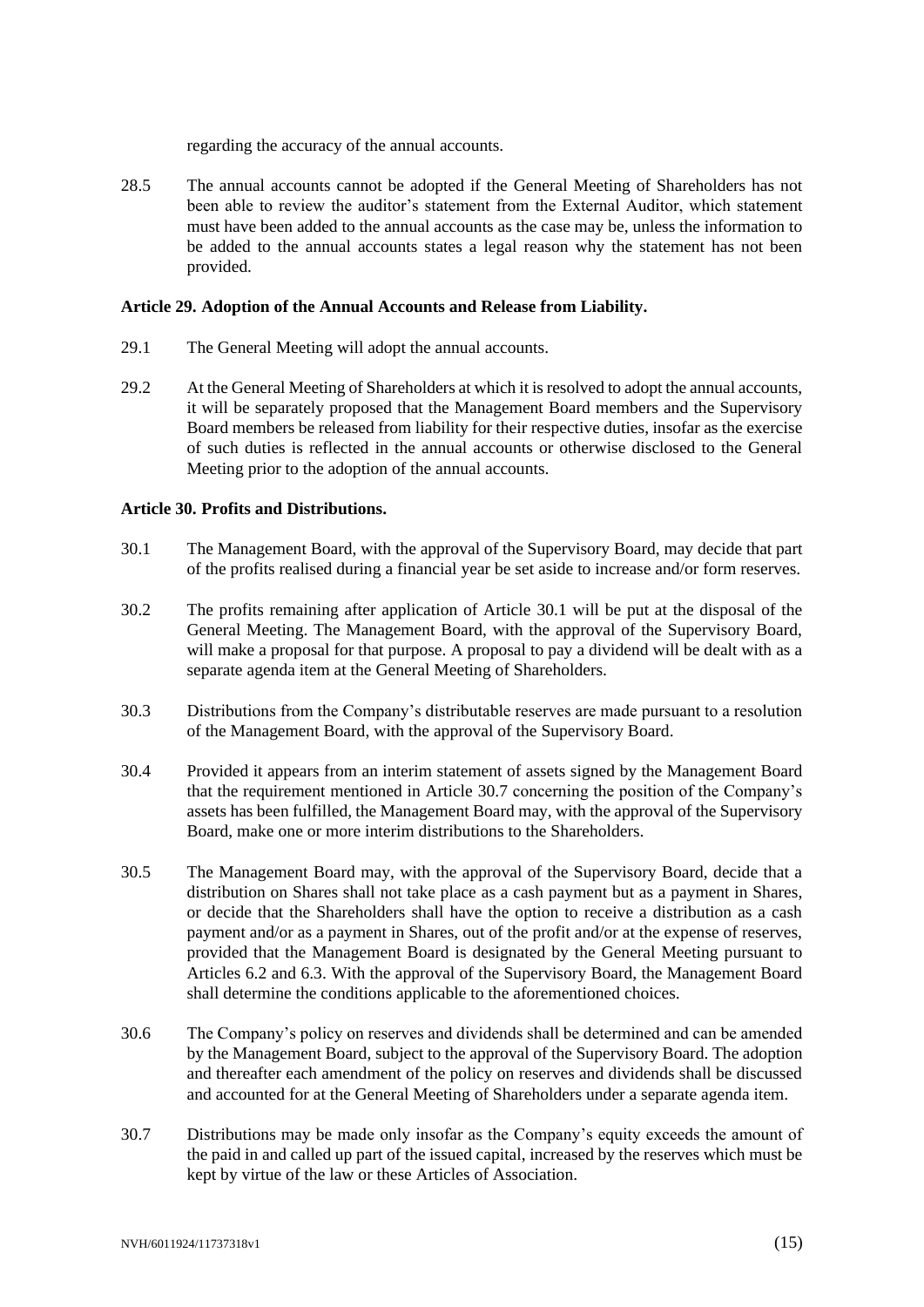### **Article 31. Payment of and Entitlement to Distributions.**

- 31.1 Dividends and other distributions shall be made payable within four weeks after adoption, unless the Management Board sets another date for payment.
- 31.2 A claim of a Shareholder for payment of a distribution shall be barred after five years have elapsed after the day of payment.

### **CHAPTER 7. THE GENERAL MEETING.**

### **Article 32. Annual General Meeting of Shareholders.**

- 32.1 Each year, though not later than in the month of June, a General Meeting of Shareholders will be held.
- 32.2 The agenda of such meeting will include the following subjects for discussion:
	- (a) discussion of the annual report;
	- (b) discussion of the remuneration of the management board;
	- (c) discussion and adoption of the annual accounts;
	- (d) dividend proposal (if applicable);
	- (e) appointment of an External Auditor (if applicable);
	- (f) other subjects presented for discussion by the Supervisory Board or the Management Board and announced with due observance of the provisions of these Articles of Association, as for instance (i) release of the Management Board members and Supervisory Board members from liability; (ii) discussion of the policy on reserves and dividends; (iii) designation of a body of the Company competent to issue Shares; and/or (iv) authorisation of the Management Board to make the Company acquire own Shares or depositary receipts for Shares.

### **Article 33. Extraordinary General Meeting of Shareholders.**

Other General Meetings of Shareholders will be held whenever the Supervisory Board or the Management Board deems such to be necessary, without prejudice to the provisions of Sections 2:108a, 2:110, 2:111 and 2:112 of the Dutch Civil Code.

### **Article 34. Notice and Agenda of Meetings.**

- 34.1 Notice of General Meetings of Shareholders will be given by the Supervisory Board or the Management Board.
- 34.2 Notice of the meeting must be given with due observance of the statutory notice period.
- 34.3 The notice of the meeting will state:
	- (a) the subjects to be dealt with;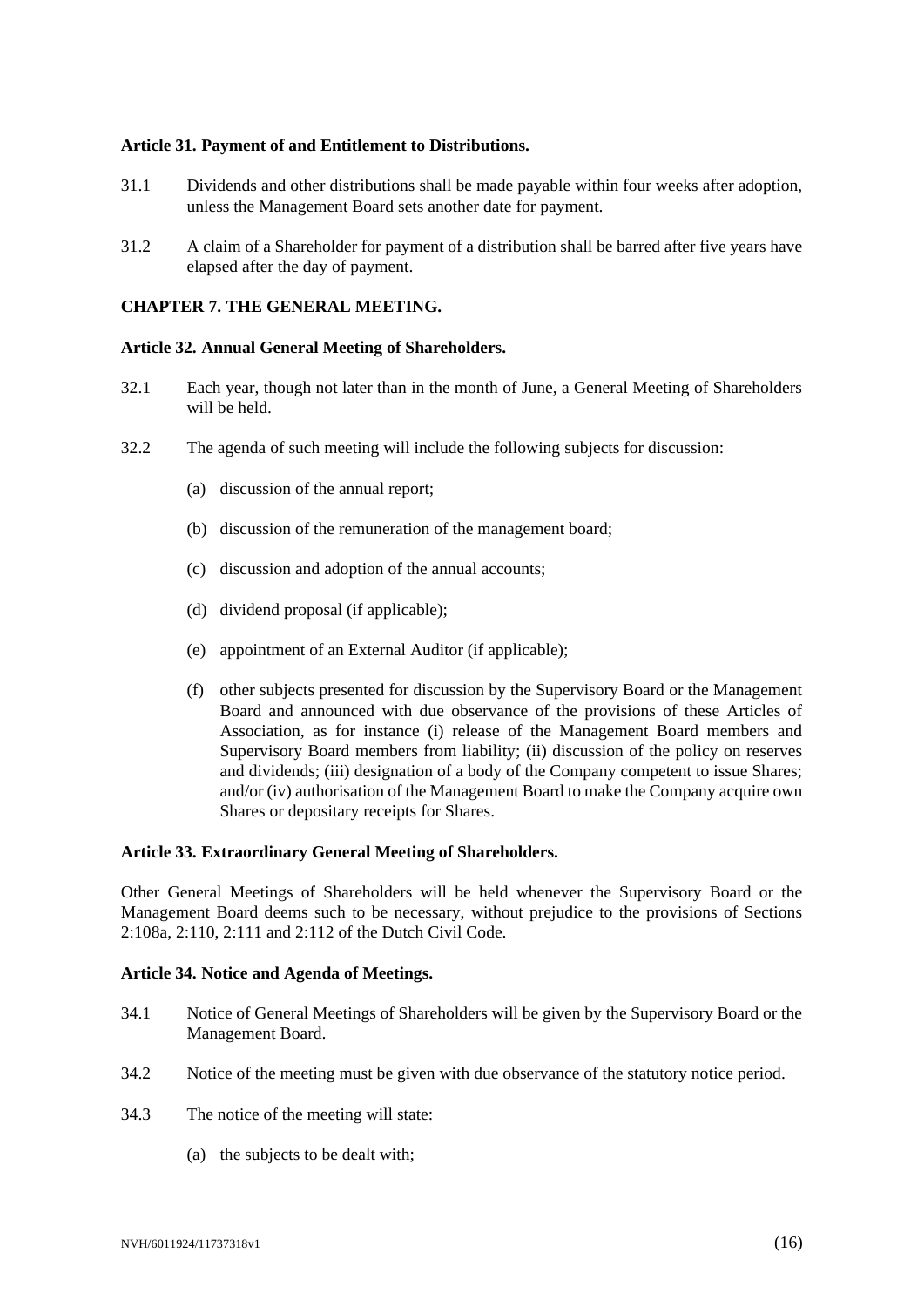- (b) venue and time of the meeting;
- (c) the requirements for admittance to the meeting as described in Articles [38.1](#page-17-0) and [38.2](#page-17-1) (if applicable), as well as the information referred to in Article [39.3](#page-18-0) (if applicable); and
- (d) the address of the Company's website,

and such other information as may be required by law.

- 34.4 Further communications which must be made to the General Meeting pursuant to the law or these Articles of Association can be made by including such communications either in the notice, or in a document which is deposited at the Company's office for inspection, provided a reference thereto is made in the notice itself.
- 34.5 Shareholders and/or other persons holding Meeting Rights, who, alone or jointly, meet the requirements set forth in Section 2:114a subsection 2 of the Dutch Civil Code will have the right to request the Management Board or the Supervisory Board to place items on the agenda of the General Meeting of Shareholders, provided the reasons for the request must be stated therein and the request must be received by the chairman of the Management Board or the chairman of the Supervisory Board in writing at least sixty (60) days before the date of the General Meeting of Shareholders.
- 34.6 The notice will be given in the manner stated in Article [40.](#page-18-1)

#### **Article 35. Venue of Meetings.**

General Meetings of Shareholders can be held in Amsterdam or Haarlemmermeer (including Schiphol Airport), at the choice of those who call the meeting.

### **Article 36. Chairman of the Meeting.**

- <span id="page-16-0"></span>36.1 The General Meeting of Shareholders will be presided over by the chairman of the Supervisory Board or his replacement. However, the Supervisory Board may also appoint another chairman to preside over the meeting. The chairman of the meeting will have all powers necessary to ensure the proper and orderly functioning of the General Meeting of Shareholders.
- 36.2 If the chairmanship of the meeting is not provided for in accordance with Article [36.1,](#page-16-0) the meeting will itself elect a chairman, provided that so long as such election has not taken place, the chairmanship will be held by a Management Board member designated for that purpose by the Management Board members present at the meeting.

#### **Article 37. Minutes.**

- 37.1 Minutes will be kept of the proceedings at the General Meeting of Shareholders by a secretary to be appointed by the chairman, which will be adopted by the chairman and the secretary and will be signed by them as evidence thereof.
- 37.2 However, the chairman may determine that notarial minutes will be prepared of the proceedings of the meeting. In that case the co-signature of the chairman will be sufficient.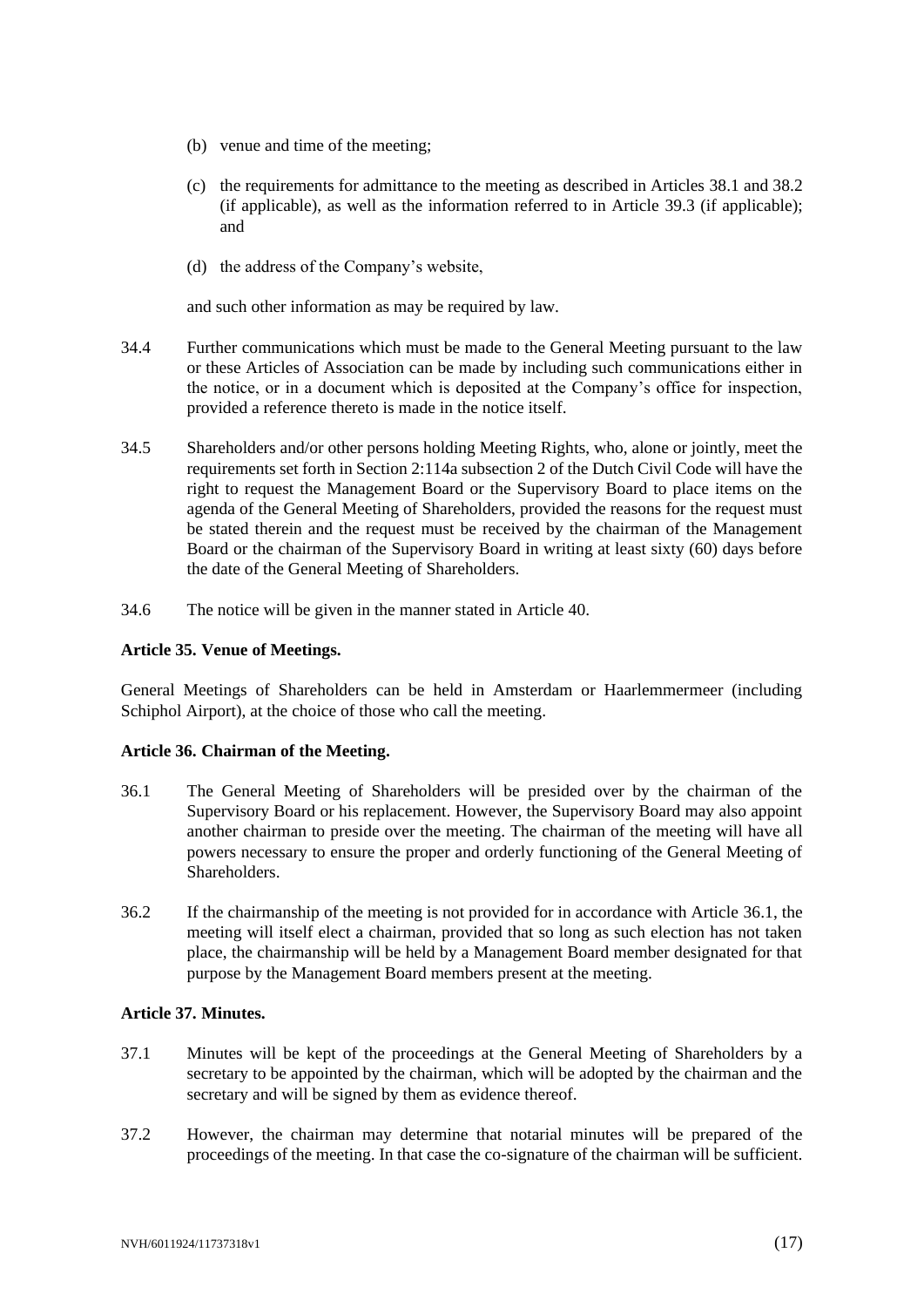#### <span id="page-17-3"></span>**Article 38. Rights at Meetings and Admittance.**

- <span id="page-17-0"></span>38.1 Each Shareholder and each other person holding Meeting Rights is authorised, either in person or represented by a representative authorised in writing, to take part in, to speak at, and to the extent applicable, to exercise his voting rights in the General Meeting of Shareholders.
- <span id="page-17-1"></span>38.2 For each General Meeting of Shareholders a statutory record date will be applied, in order to determine in which persons voting rights and Meeting Rights are vested. The record date and the manner in which persons holding Meeting Rights can register and exercise their rights will be set out in the notice convening the meeting.
- 38.3 A person holding Meeting Rights or his proxy will only be admitted to the meeting if he has notified the Company of his intention to attend the meeting in writing at the address and by the date specified in the notice of meeting. The proxy is also required to produce written evidence of his mandate.
- <span id="page-17-2"></span>38.4 The Management Board is authorised to determine that the Meeting Rights and voting rights in respect of a General Meeting of Shareholders as referred to in Article [38.1](#page-17-0) can be exercised by using an electronic means of communication. If so decided, it will be required that each person holding Meeting Rights or his proxy holder can be identified through the electronic means of communication, follow the discussions in the meeting and exercise the voting right. The Management Board may also determine that the electronic means of communication used must allow each person holding Meeting Rights or his proxy holder to participate in the discussions.
- 38.5 The Management Board may determine further conditions to the use of electronic means of communication as referred to in Article [38.4,](#page-17-2) provided such conditions are reasonable and necessary for the identification of persons holding Meeting Rights and the reliability and safety of the communication. Such further conditions will be set out in the notice of the meeting. The foregoing does, however, not restrict the authority of the chairman of the meeting to take such action as he deems fit in the interest of the meeting being conducted in an orderly fashion. Any non or malfunctioning of the means of electronic communication used is at the risk of the persons holding Meeting Rights using the same.
- 38.6 The company secretary will arrange for the keeping of an attendance list in respect of each General Meeting of Shareholders. The attendance list will contain in respect of each person with voting rights present or represented: his name, the number of votes that can be exercised by him and, if applicable, the name of his representative. The attendance list will furthermore contain the aforementioned information in respect of persons with voting rights who participate in the meeting in accordance with Article [38.4](#page-17-2) or which have cast their votes in the manner referred to in Article [39.3.](#page-18-0) The Company is authorised to apply such verification procedures as it reasonably deems necessary to establish the identity of the persons holding Meeting Rights and, where applicable, the identity and authority of representatives.
- 38.7 The Supervisory Board members and Management Board members will have the right to attend the General Meeting of Shareholders in person and to address the meeting. They will have the right to give advice in the meeting. Also, the External Auditor is authorised to attend and address the General Meetings of Shareholders.
- 38.8 The chairman of the meeting will decide upon the admittance to the meeting of persons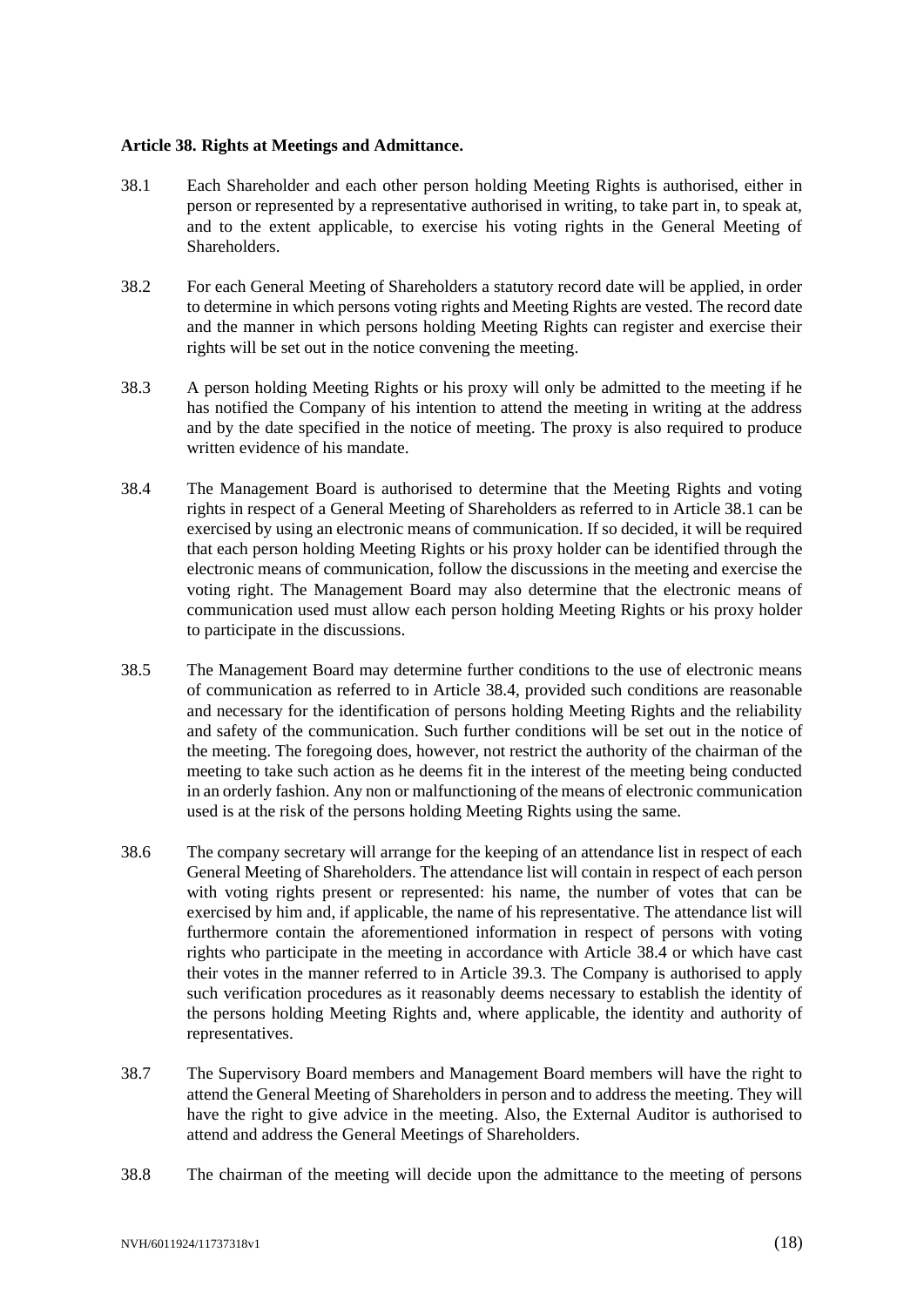other than those aforementioned in this Article [38.](#page-17-3)

38.9 The official language of a General Meeting of Shareholders will be English or German, as determined by the Supervisory Board.

### **Article 39. Adoption of Resolutions and Voting Power.**

- 39.1 Each Share confers the right to cast one vote.
- 39.2 At the General Meeting of Shareholders, all resolutions must be adopted by an absolute majority of the votes cast, except in those cases in which the law or these Articles of Association require a greater majority. If there is a tie in voting, the proposal will thus be rejected.
- <span id="page-18-0"></span>39.3 The Management Board may determine that votes cast prior to the General Meeting of Shareholders by electronic means of communication or by mail, are equated with votes cast at the time of the General Meeting. Such votes may not be cast before the record day referred to in Article [38.2.](#page-17-1)

Without prejudice to the provisions of Article [38](#page-17-3) the notice convening the General Meeting of Shareholders must state how Shareholders may exercise their rights prior to the meeting.

- 39.4 Blank and invalid votes will be regarded as not having been cast.
- 39.5 The chairman of the meeting will decide whether and to what extent votes are taken orally, in writing, electronically or by acclamation.
- 39.6 If in the election of persons no absolute majority of the valid votes cast at the meeting is obtained, a new vote will be taken after an intermediate vote, if necessary, on the two persons who received the greatest and the next greatest number of votes in the first such meeting. The person who receives the greatest number of votes at the new vote will be elected. If there is an equality of votes in this case, the Supervisory Board decides which person will be elected.
- 39.7 In the case of a voting tie regarding resolutions not concerning persons the proposal will be rejected.
- 39.8 When determining how many votes are cast by Shareholders, how many Shareholders are present or represented, or what portion of the Company's issued capital is represented, no account will be taken of Shares for which no votes can be cast by law.

### <span id="page-18-1"></span>**Article 40. Notices and Announcements.**

- <span id="page-18-2"></span>40.1 Notice of General Meetings of Shareholders will be given by announcement on the website of the Company and/or through other means of electronic public announcement, as the Company deems fit.
- <span id="page-18-3"></span>40.2 In cases where the Company must, accepts to or wishes to give notice to Shareholders and other persons holding Meeting Rights in writing, it will do so at the address which the Shareholder has given to the Company for that purpose. Unless the opposite is evident, the provision of an electronic mail address by a person holding Meeting Rights to the Company will constitute evidence of that person's consent with the sending of notices electronically.